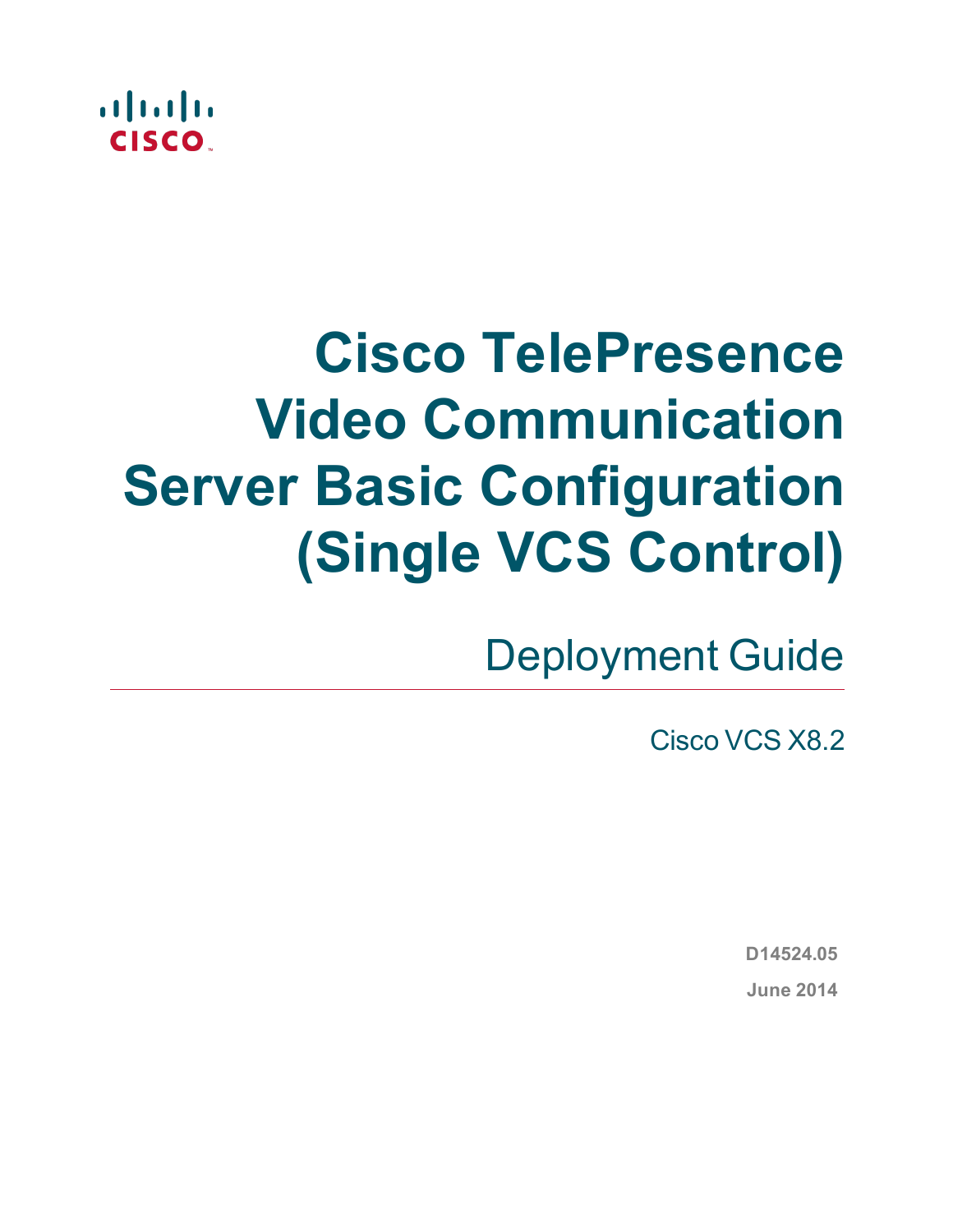## **Contents**

| 0ptional configuration tasks ……………………………………………………………………………………18        |  |
|------------------------------------------------------------------------|--|
| Task 9: Configuring Cisco TMS (optional) ………………………………………………………………………18 |  |
|                                                                        |  |
|                                                                        |  |
|                                                                        |  |
|                                                                        |  |
|                                                                        |  |
|                                                                        |  |
|                                                                        |  |
|                                                                        |  |
|                                                                        |  |
|                                                                        |  |
|                                                                        |  |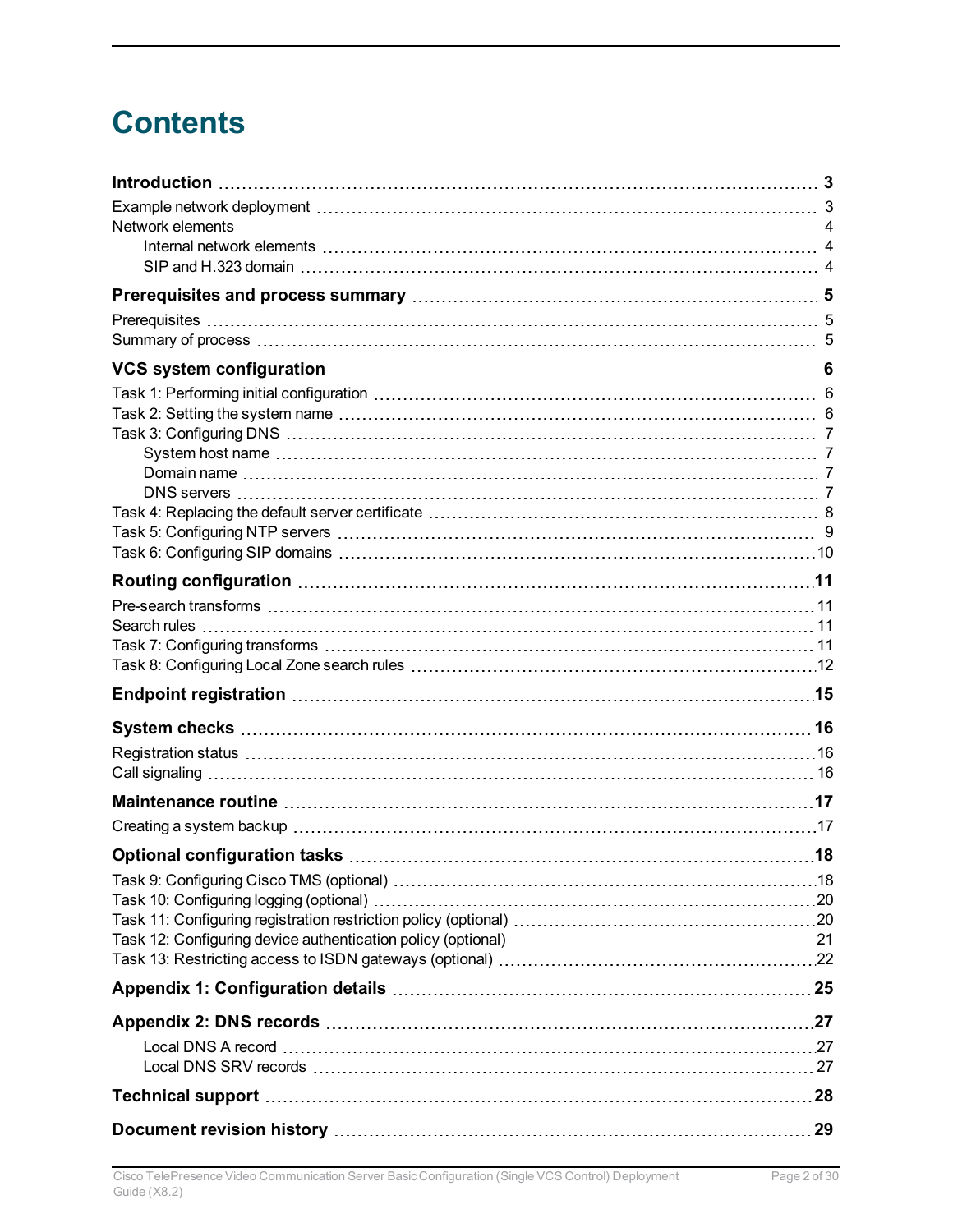## <span id="page-2-0"></span>**Introduction**

The Cisco TelePresence Video Communication Server (VCS) software simplifies session management and control of telepresence conferences. It provides flexible and extensible conferencing applications, enabling organizations to benefit from increased employee productivity and enhanced communication with partners and customers.

The VCS delivers exceptional scalability and resiliency, secure communications, and simplified large-scale provisioning and network administration in conjunction with Cisco TelePresence Management Suite (Cisco TMS).

The VCS interworks transparently with Cisco Unified Communications Manager (Unified CM), bringing rich telepresence services to organizations with Unified CM. It also offers interoperability with third-party unified communications, IP telephony networks, and voice-over-IP (VoIP) systems.

This document describes how to configure a single VCS Control platform for use in a basic video infrastructure deployment. If your deployment includes a VCS Expressway, use *VCS Basic Configuration (Control with Expressway) Deployment Guide* instead.

Detailed reference information is contained in this document's appendices:

- Appendix 1: [Configuration](#page-24-0) details [p.25] lists the VCS configuration details used in this document.
- $\blacksquare$  [Appendix](#page-26-0) 2: DNS records [p.27] describes the DNS records required for this example deployment.

Descriptions of system configuration parameters can be found in *VCS [Administrator](http://www.cisco.com/en/US/products/ps11337/prod_maintenance_guides_list.html) Guide* and the VCS web application's online field help  $\Box$  and page help  $\Box$ .

This document does not describe details of how to deploy a cluster of VCSs, or systems running device provisioning, device authentication or FindMe applications. For more details on these features, see the following documents:

- <sup>n</sup> *VCS Cluster Creation and [Maintenance](http://www.cisco.com/en/US/products/ps11337/products_installation_and_configuration_guides_list.html) Deployment Guide*
- <sup>n</sup> *Cisco TMS [Provisioning](http://www.cisco.com/en/US/products/ps11337/products_installation_and_configuration_guides_list.html) Extension Deployment Guide*
- <sup>n</sup> *FindMe Express [Deployment](http://www.cisco.com/en/US/products/ps11337/products_installation_and_configuration_guides_list.html) Guide*
- <span id="page-2-1"></span><sup>n</sup> *Device [Authentication](http://www.cisco.com/en/US/products/ps11337/products_installation_and_configuration_guides_list.html) on VCS Deployment Guide*

### **Example network deployment**

The example network shown below is used as the basis for the deployment described in this document.

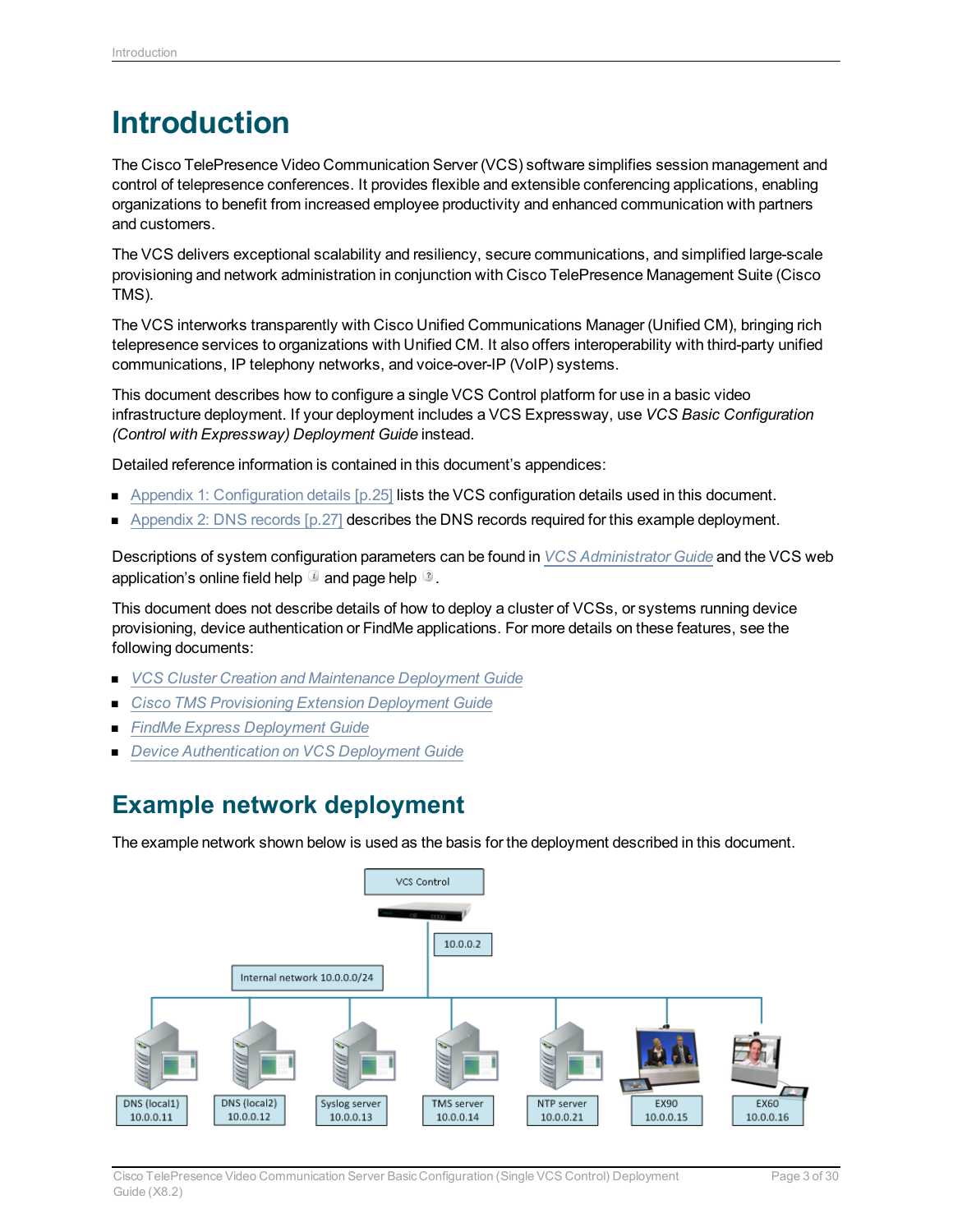### <span id="page-3-0"></span>**Network elements**

### <span id="page-3-1"></span>**Internal network elements**

The internal network elements are devices which are hosted on the organization's local area network.

Elements on the internal network have an internal network domain name. This internal network domain name is not resolvable by a public DNS. For example, the VCS Control is configured with an internally resolvable name of vcsc.internal-domain.net (which resolves to an IP address of 10.0.0.2 by the internal DNS servers).

#### **VCS Control**

The VCS Control is a SIP Registrar & Proxy and H.323 Gatekeeper for devices which are located on the internal network.

#### **EX90 and EX60**

These are example endpoints hosted on the internal network which register to the VCS Control.

#### **DNS (local 1 & local 2)**

DNS servers used by the VCS Control, to perform DNS lookups (resolve network names on the internal network).

### **DHCP server**

The DHCP server provides host, IP gateway, DNS server, and NTP server addresses to endpoints located on the internal network.

#### **Cisco TMS server**

A management and scheduling server (see Task [9: Configuring](#page-17-1) Cisco TMS (optional) [p.18]).

#### **Syslog server**

A logging server for Syslog messages (see Task 10: [Configuring](#page-19-0) logging (optional) [p.20]).

#### **NTP server**

<span id="page-3-2"></span>An NTP server which provides the clock source used to synchronize devices.

### **SIP and H.323 domain**

The example deployment is configured to route SIP (and H.323) signaling messages for calls made to URIs which use the domain example.com.

The DNS SRV configurations are described in [Appendix](#page-26-0) 2: DNS records [p.27].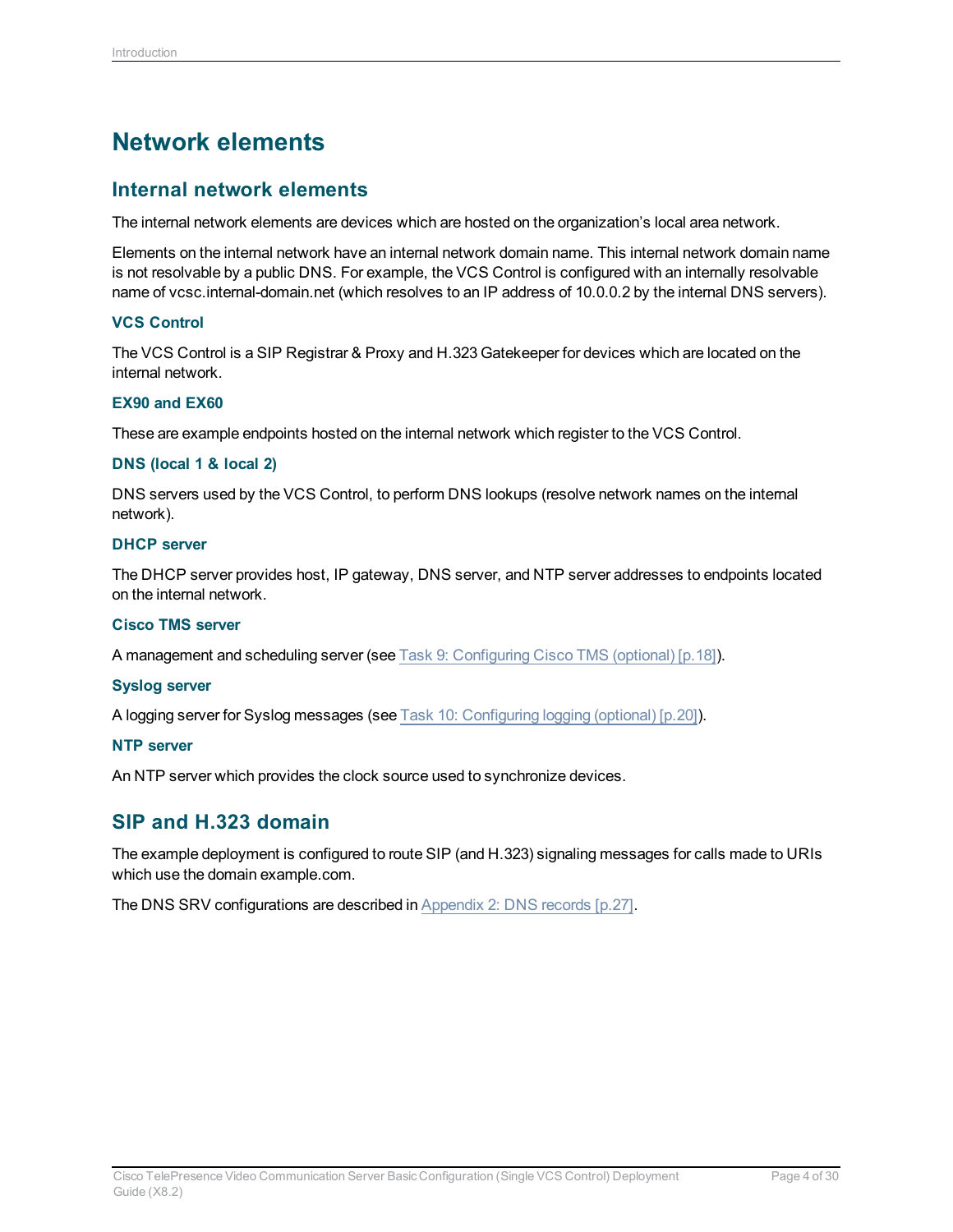## <span id="page-4-0"></span>**Prerequisites and process summary**

### <span id="page-4-1"></span>**Prerequisites**

Before starting the system configuration, make sure you have access to:

- <sup>n</sup> the *VCS [Administrator](http://www.cisco.com/en/US/products/ps11337/prod_maintenance_guides_list.html) Guide* and *VCS [Getting](http://www.cisco.com/en/US/products/ps11337/prod_installation_guides_list.html) Started Guide* (for reference purposes)
- **n** your VCS system
- a PC connected via Ethernet to a LAN which can route HTTP(S) traffic to the VCS
- $\blacksquare$  a web browser running on the PC
- <span id="page-4-2"></span><sup>n</sup> a serial interface on the PC and cable (if the initial configuration is to be performed over the serial interface)

### **Summary of process**

The configuration process consists of the following tasks.

### VCS system configuration:

- $\blacksquare$  Task 1: Performing initial [configuration \[p.6\]](#page-5-1)
- Task 2: Setting the [system](#page-5-2) name [p.6]
- Task 3: [Configuring](#page-6-0) DNS [p.7]
- Task 4: [Replacing](#page-7-0) the default server certificate [p.8]
- Task 5: [Configuring](#page-8-0) NTP servers [p.9]
- Task 6: [Configuring](#page-9-0) SIP domains [p.10]

### Routing configuration:

- Task 7: [Configuring](#page-10-3) transforms [p.11]
- Task 8: [Configuring](#page-11-0) Local Zone search rules [p.12]

### Optional configuration tasks:

- Task [9: Configuring](#page-17-1) Cisco TMS (optional) [p.18]
- Task 10: [Configuring](#page-19-0) logging (optional) [p.20]
- Task 11: [Configuring](#page-19-1) registration restriction policy (optional) [p.20]
- Task 12: Configuring device [authentication](#page-20-0) policy (optional) [p.21]
- Task 13: [Restricting](#page-21-0) access to ISDN gateways (optional) [p.22]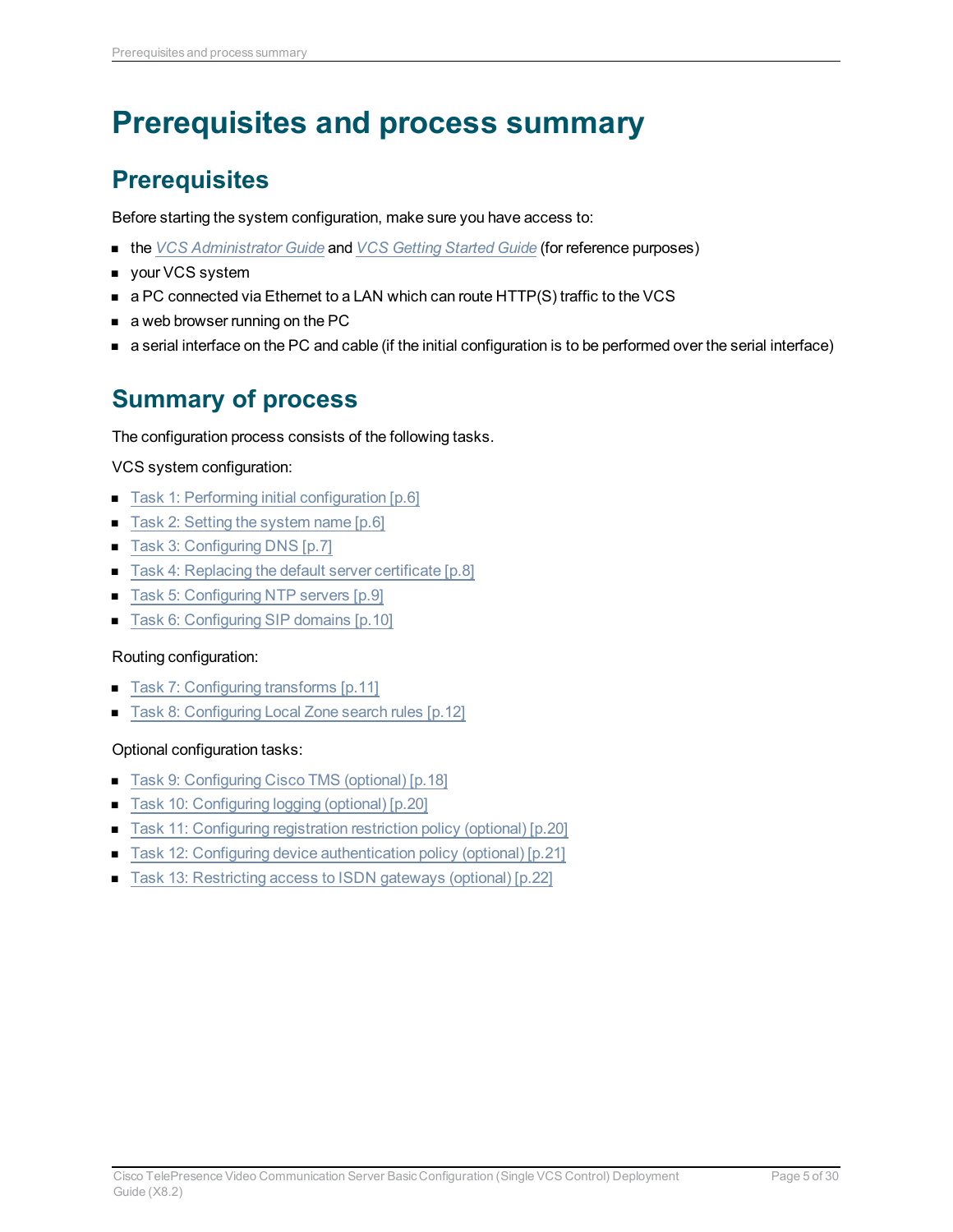## <span id="page-5-1"></span><span id="page-5-0"></span>**VCS system configuration**

### **Task 1: Performing initial configuration**

Assuming the VCS is in the factory delivered state, follow the Initial configuration steps described in the *VCS Getting Started Guide* to configure the basic network parameters:

- LAN1 IP (IPv4 or IPv6) address
- $\blacksquare$  Subnet mask (if using IPv4)
- Default Gateway IP address (IPv4 or IPv6)

Note that VCS requires a static IP address (it will not pick up an IP address from a DHCP server).

The initial configuration can be performed in one of three ways:

- using a serial cable
- via the front panel of the VCS appliance
- via the default IP address of 192, 168, 0, 100

See the "Initial configuration" section in *VCS Getting Started Guide* for details.

This deployment guide is based on configuration using the web interface. If you cannot access the VCS using the web interface after completing the initial configuration (assigning the IP address), speak to your network administrator.

The follow configuration values are used in the example deployment:

| LAN1 IPv4 address | 10.0.0.2      |
|-------------------|---------------|
| IPv4 gateway      | 10.0.0.1      |
| I AN1 subnet mask | 255.255.255.0 |

### <span id="page-5-2"></span>**Task 2: Setting the system name**

The **System name** defines the name of the VCS.

The **System name** appears in various places in the web interface, and in the display on the front panel of the appliance (so that you can identify it when it is in a rack with other systems). The system name is also used by Cisco TMS.

You are recommended to give the VCS a name that allows you to easily and uniquely identify it. If the system name is longer than 16 characters, only the last 16 characters will be shown in the display on the front panel.

To configure the **System name**:

- 1. Go to **System > Administration**.
- 2. Configure the **System name** as follows:

**System name** Enter **VCSc** 

3. Click **Save**.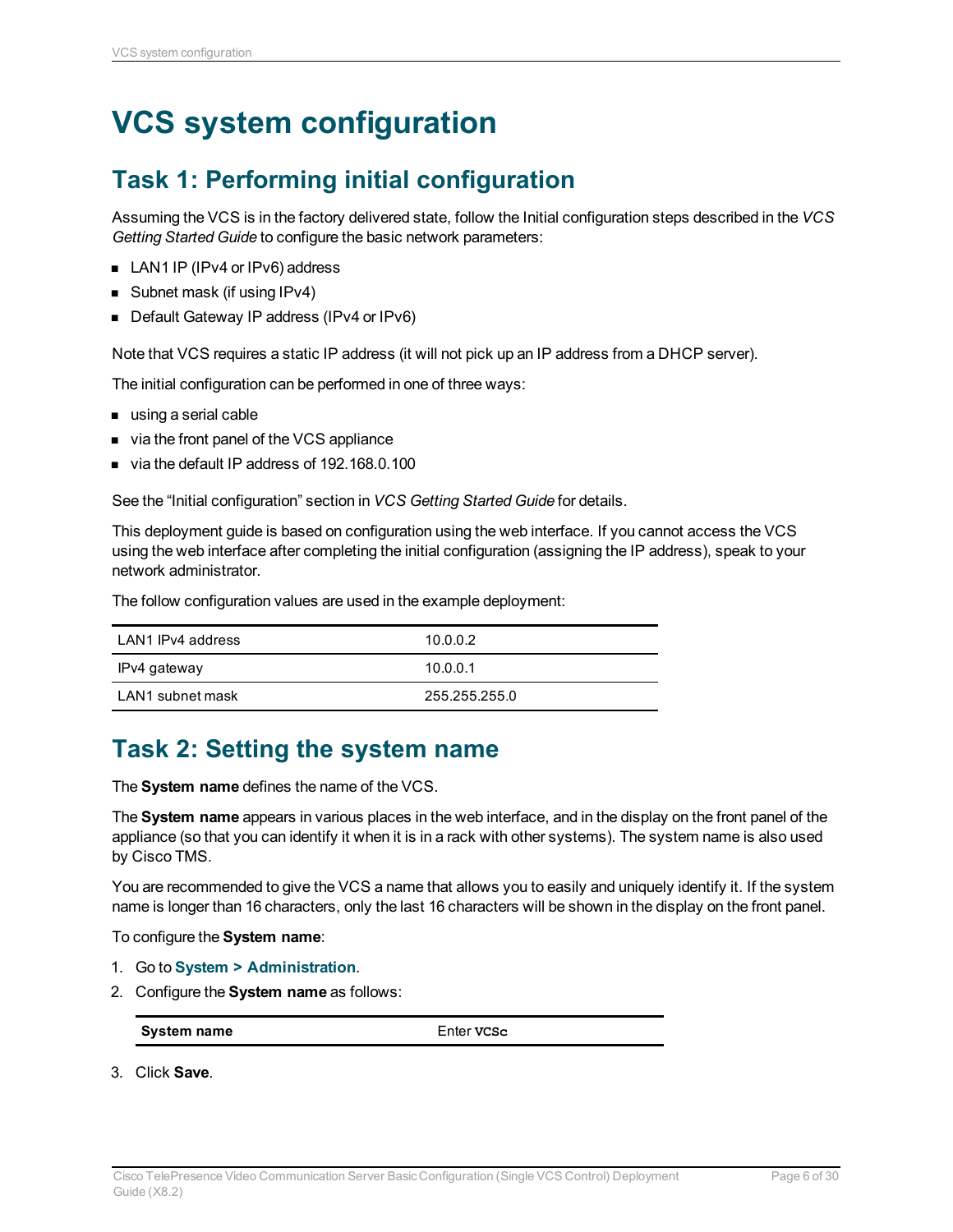| System administration |                 | You are here: System > Administration |
|-----------------------|-----------------|---------------------------------------|
| System name           |                 |                                       |
| System name           | VCSc<br>$\iota$ |                                       |

### <span id="page-6-0"></span>**Task 3: Configuring DNS**

### <span id="page-6-1"></span>**System host name**

The **System host name** defines the DNS hostname that this system is known by. Note that this is not the fully-qualified domain name, just the host label portion.

Note that <**System host name**>.<**Domain name**> = FQDN of this VCS.

To configure the **System host name**:

- 1. Go to **System > DNS**.
- 2. Configure the **System host name** as follows:

| System host name | Enter vese |  |
|------------------|------------|--|
|------------------|------------|--|

<span id="page-6-2"></span>3. Click **Save**.

### **Domain name**

The **Domain name** is the name to append to an unqualified host name before querying the DNS server.

To configure the **Domain name**:

- 1. Go to **System > DNS**.
- 2. Configure the **Domain name** as follows:

| Domain name<br>Enter internal-domain.net |  |
|------------------------------------------|--|
|------------------------------------------|--|

<span id="page-6-3"></span>3. Click **Save**.

### **DNS servers**

The DNS server addresses are the IP addresses of up to 5 domain name servers to use when resolving domain names. You must specify at least one default DNS server to be queried for address resolution if you want to either:

- **n** use FQDNs (Fully Qualified Domain Names) instead of IP addresses when specifying external addresses (for example for LDAP and NTP servers, neighbor zones and peers)
- use features such as URI dialing or ENUM dialing

The VCS only queries one server at a time; if that server is not available the VCS will try another server from the list.

In the example deployment 2 DNS servers are configured for each VCS, which provides a level of DNS server redundancy. The VCS Control is configured with DNS servers which are located on the internal network.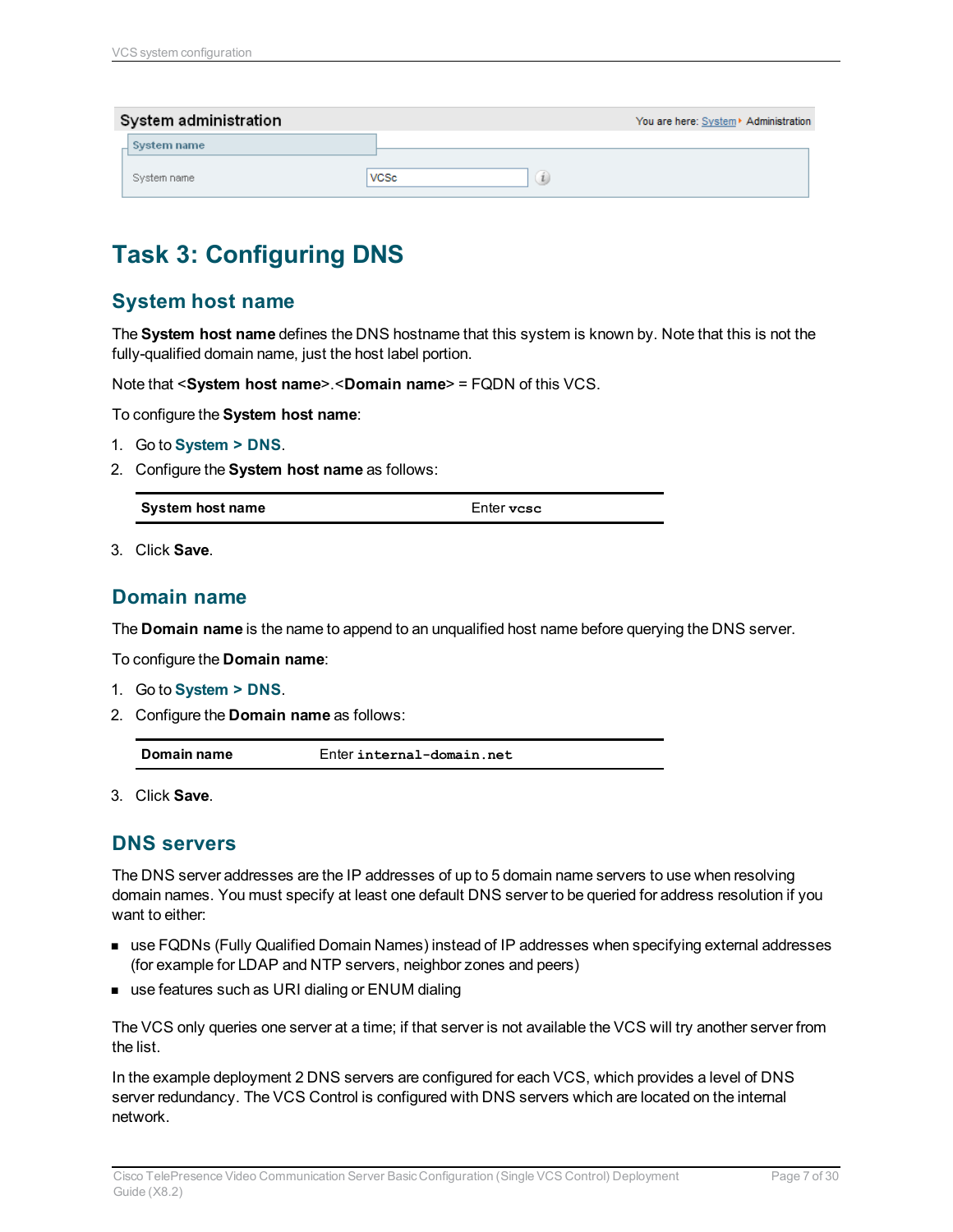#### To configure the **Default DNS server** addresses:

- 1. Go to **System > DNS**.
- 2. Configure the DNS server **Address** fields as follows:

| <b>Address 1</b> | Enter 10.0.0.11 |
|------------------|-----------------|
| <b>Address 2</b> | Enter 10.0.0.12 |

#### 3. Click **Save**.

| <b>DNS</b>                 |                                                              |  |
|----------------------------|--------------------------------------------------------------|--|
| <b>DNS settings</b>        |                                                              |  |
| Local host name            | (i)<br><b>VCSC</b>                                           |  |
| Domain name                | (i)<br>internal-domain.net                                   |  |
| DNS requests port range    | Use the ephemeral port range $\left  \mathbf{v} \right $ (i) |  |
| <b>Default DNS servers</b> |                                                              |  |
| Address 1                  | (i)<br>10.0.0.11                                             |  |
| Address 2                  | (i)<br>10.0.0.12                                             |  |
| Address 3                  | (i)                                                          |  |
| Address 4                  | (i)                                                          |  |
| Address 5                  | (i)                                                          |  |
|                            |                                                              |  |

### <span id="page-7-0"></span>**Task 4: Replacing the default server certificate**

For extra security, you may want to have the VCS communicate with other systems (such as LDAP servers, neighbor VCSs, or clients such as SIP endpoints and web browsers) using TLS encryption.

For this to work successfully in a connection between a client and server:

- n The server must have a certificate installed that verifies its identity. This certificate must be signed by a Certificate Authority (CA).
- The client must trust the CA that signed the certificate used by the server.

The VCS allows you to install appropriate files so that it can act as either a client or a server in connections using TLS. The VCS can also authenticate client connections (typically from a web browser) over HTTPS. You can also upload certificate revocation lists (CRLs) for the CAs used to verify LDAP server and HTTPS client certificates.

The VCS can generate server certificate signing requests (CSRs). This removes the need to use an external mechanism to generate and obtain certificate requests.

For secure communications (HTTPS and SIP/TLS) we recommend that you replace the VCS default certificate with a certificate generated by a trusted certificate authority.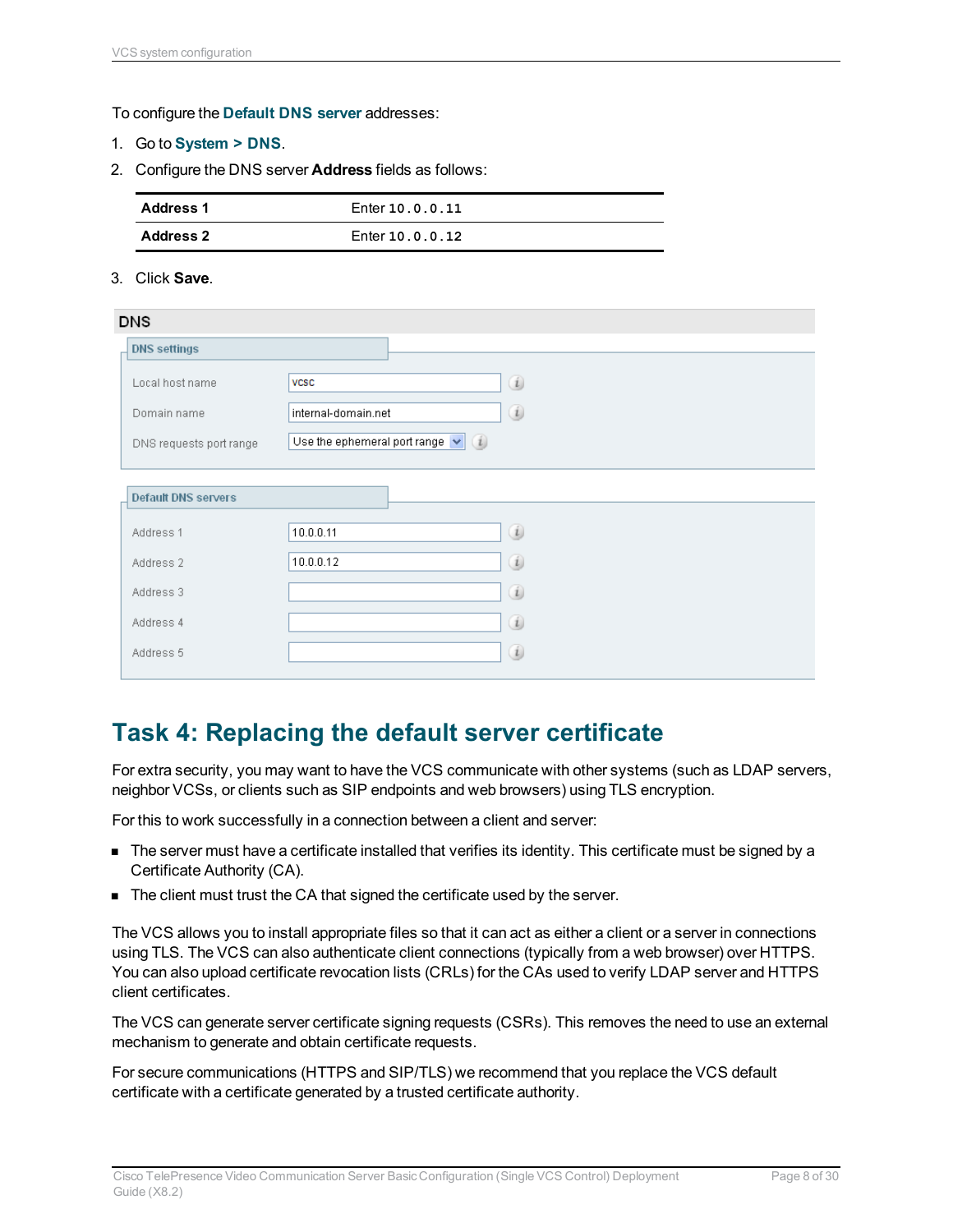Note that in connections:

- to an endpoint, the VCS acts as the TLS server
- to an LDAP server, the VCS is a client
- **Detween two VCS systems, either VCS may be the client with the other VCS being the TLS server**
- $\blacksquare$  via HTTPS, the web browser is the client and the VCS is the server

TLS can be difficult to configure. For example, when using it with an LDAP server we recommend that you confirm that your system is working correctly before you attempt to secure the connection with TLS. You are also recommended to use a third party LDAP browser to verify that your LDAP server is correctly configured to use TLS.

**Note:** be careful not to allow your CA certificates or CRLs to expire as this may cause certificates signed by those CAs to be rejected.

To load the trusted CA list, go to **Maintenance > Security certificates > Trusted CA certificate**.

To generate a CSR and/or upload the VCS's server certificate, go to **Maintenance > Security certificates > Server certificate**.

<span id="page-8-0"></span>For full information, see *VCS Certificate Creation and Use [Deployment](http://www.cisco.com/en/US/products/ps11337/products_installation_and_configuration_guides_list.html) Guide*.

### **Task 5: Configuring NTP servers**

The **NTP server** address fields set the IP addresses or Fully Qualified Domain Names (FQDNs) of the NTP servers to be used to synchronize system time.

The **Time zone** sets the local time zone of the VCS.

To configure the NTP server address and Time zone:

- 1. Go to **System > Time**.
- 2. Configure the fields as follows:

| NTP server 1 | Enter 10.0.0.21     |
|--------------|---------------------|
| Time zone    | GMT in this example |

3. Click **Save**.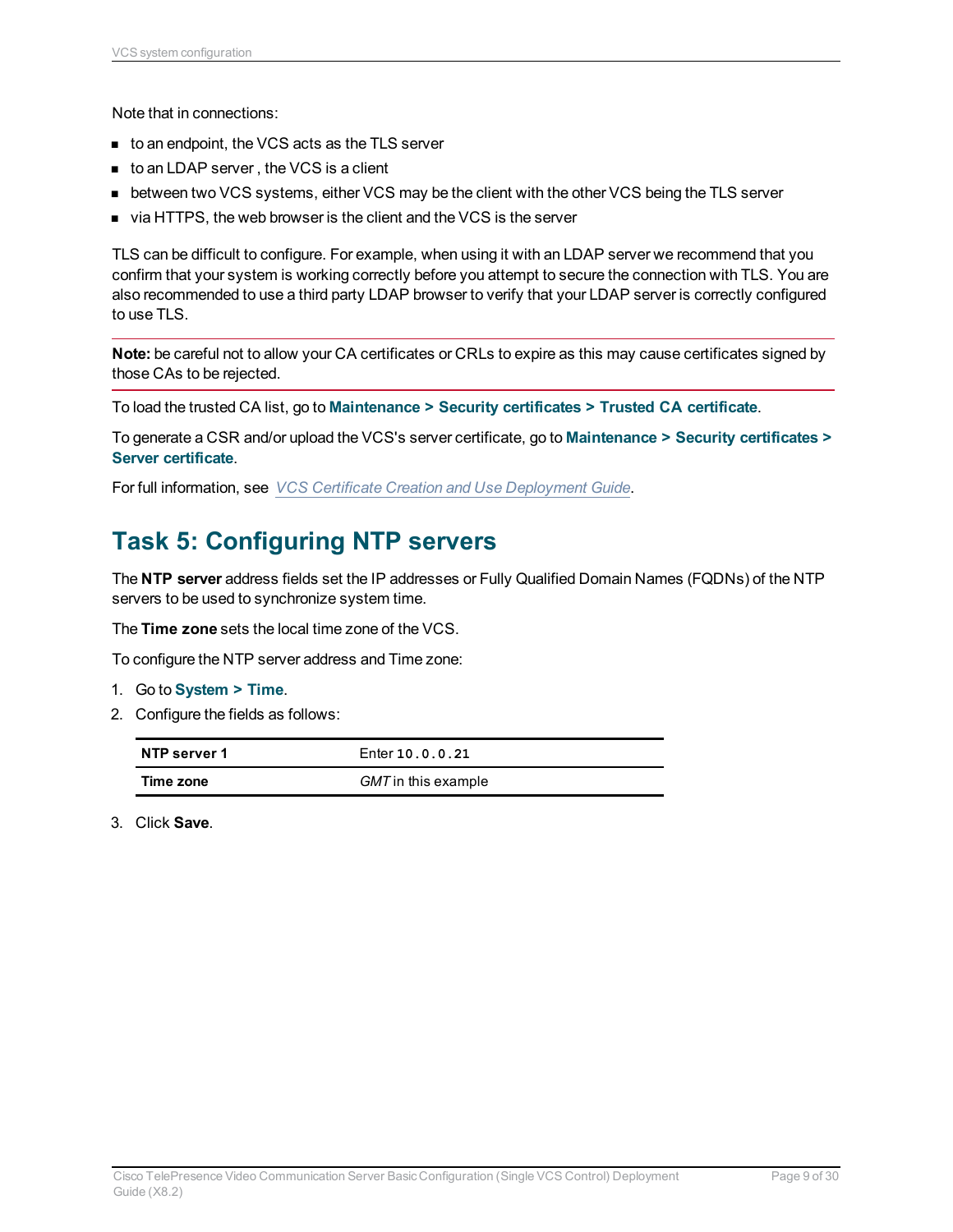| Time                            | You are here: System I Time                                       |
|---------------------------------|-------------------------------------------------------------------|
| <b>NTP servers</b>              |                                                                   |
| NTP server 1                    | Address 10.0.0.21<br>(i)<br>$\vee$ (i)<br>Authentication Disabled |
| NTP server 2                    | (i)<br>$\vee$ 0<br>Address<br>Authentication Disabled             |
| NTP server 3                    | (i)<br>$\vee$ (i)<br>Address<br>Authentication Disabled           |
| NTP server 4                    | (i)<br>$\vee$ (i)<br>Address<br>Authentication Disabled           |
| NTP server 5                    | (i)<br>$\vee$ (i)<br>Address<br>Authentication Disabled           |
|                                 |                                                                   |
| Time zone                       |                                                                   |
| Time zone                       | $\vee$ (i)<br>GMT                                                 |
| the contract of the contract of |                                                                   |

<span id="page-9-0"></span>Save

### **Task 6: Configuring SIP domains**

The VCS acts as a SIP Registrar for configured SIP domains, accepting registration requests for any SIP endpoints attempting to register with an alias that includes these domains.

- <sup>n</sup> Registration restriction (Allow or Deny) rules can be configured to limit acceptable registrations. See [Task](#page-19-1) 11: [Configuring](#page-19-1) registration restriction policy (optional) [p.20].
- <sup>n</sup> If authentication is enabled, only devices that can properly authenticate themselves will be allowed to register.

To configure a SIP domain:

- 1. Go to **Configuration > Domains**.
- 2. Click **New**.
- 3. Enter the domain name into the **Name** field, such as **example.com**.
- 4. Click **Create domain**.
- 5. The **Domains** page displays all configured SIP domain names.

| <b>Domains</b> |                         |             | You are here: Configuration > Domains > New |
|----------------|-------------------------|-------------|---------------------------------------------|
|                | Configuration           |             |                                             |
|                | Domain name             | example.com | $\hat{i}$                                   |
|                | Create domain<br>Cancel |             |                                             |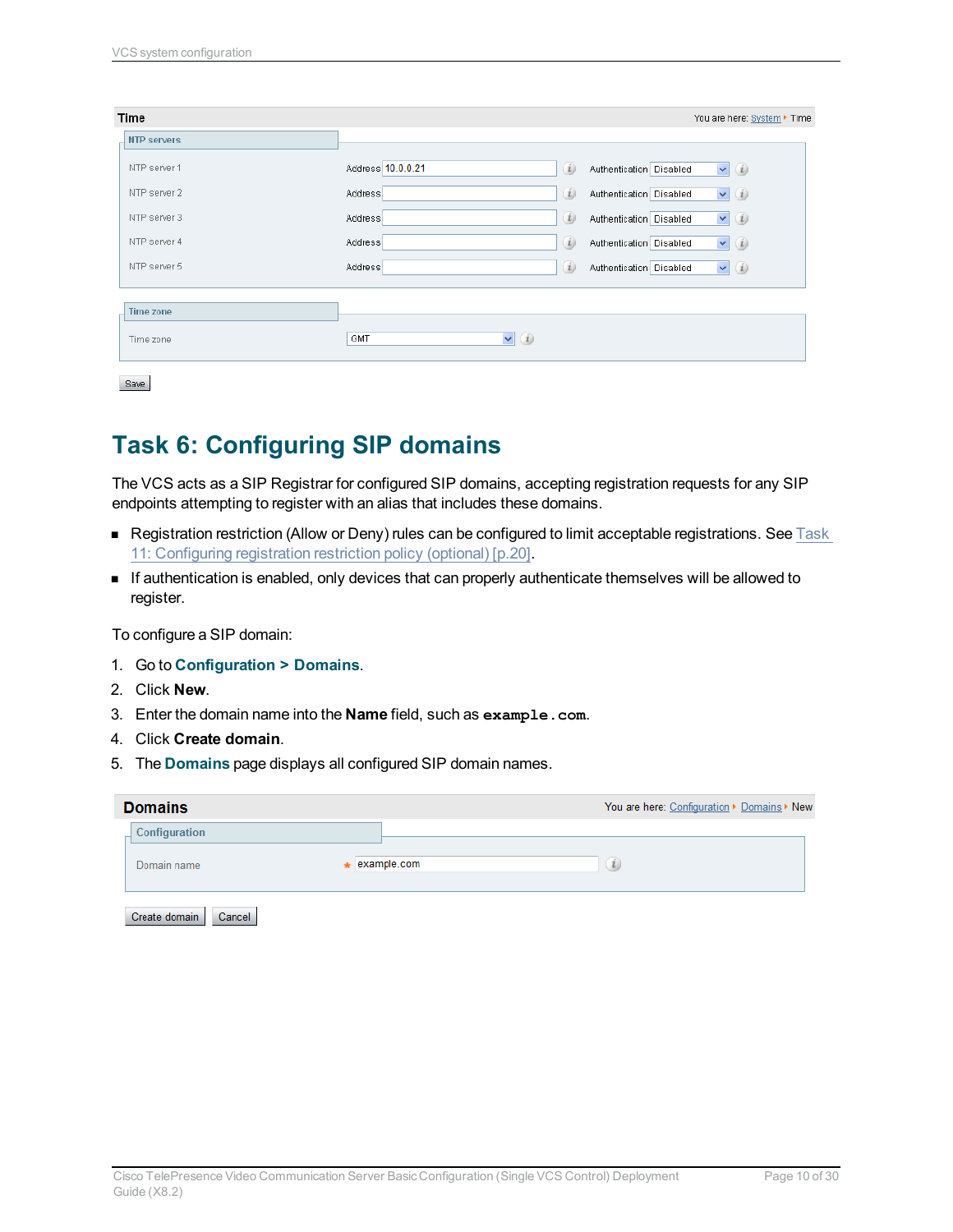## <span id="page-10-0"></span>**Routing configuration**

### <span id="page-10-1"></span>**Pre-search transforms**

Pre-search transform configuration allows the destination alias (called address) in an incoming search request to be modified. The transformation is applied by the VCS before any searches take place, either locally or to external zones.

The pre-search transform configuration described in this document is used to standardize destination aliases originating from both H.323 and SIP devices. This means that the same call searches will work for calls from both H.323 and SIP endpoints.

For example, if the called address is an H.323 E.164 alias "01234", the VCS will automatically append the configured domain name (in this case example.com) to the called address (that is, 01234@example.com making it into a URI), before attempting to set up the call.

- Pre-search transforms should be used with care because they apply to all signaling messages if they match, they will affect the routing of Unified Communications messages, provisioning and presence requests as well as call requests.
- Transformations can also be carried out in search rules consider whether it is best to use a pre-search transform or a search rule to modify the called address to be looked up.

### <span id="page-10-2"></span>**Search rules**

Search rules define how the VCS routes calls (to destination zones) in specific call scenarios. When a search rule is matched, the destination alias can be modified according to the conditions defined in the search rule.

The search rules described in this document are used to ensure that SIP (and H.323) endpoints can dial H.323 devices that have registered E.164 numbers or H.323 IDs without a domain portion. The search rules first search for received destination aliases without the domain portion of the URI, and then search with the full URI.

The routing configuration in this document searches for destination aliases that have valid SIP URIs (that is, using a valid SIP domain, such as  $id@domain$ .

You can configure routing which enables calls to unregistered devices on an internal network (routing to the addresses of IP of the devices) by configuring a search rule with a mode of *Any IP address* with target Local Zone. However this is not recommended (and not described in this document). The best practice is to register all devices and route using destination aliases.

### <span id="page-10-3"></span>**Task 7: Configuring transforms**

The pre-search transform configuration described in this document is used to standardize destination aliases originating from both H.323 and SIP devices.

The following transform modifies the destination alias of all call attempts made to destination aliases which do not contain an '@'. The old destination alias has @example.com appended to it. This has the effect of standardizing all called destination aliases into a SIP URI format.

To configure the transform: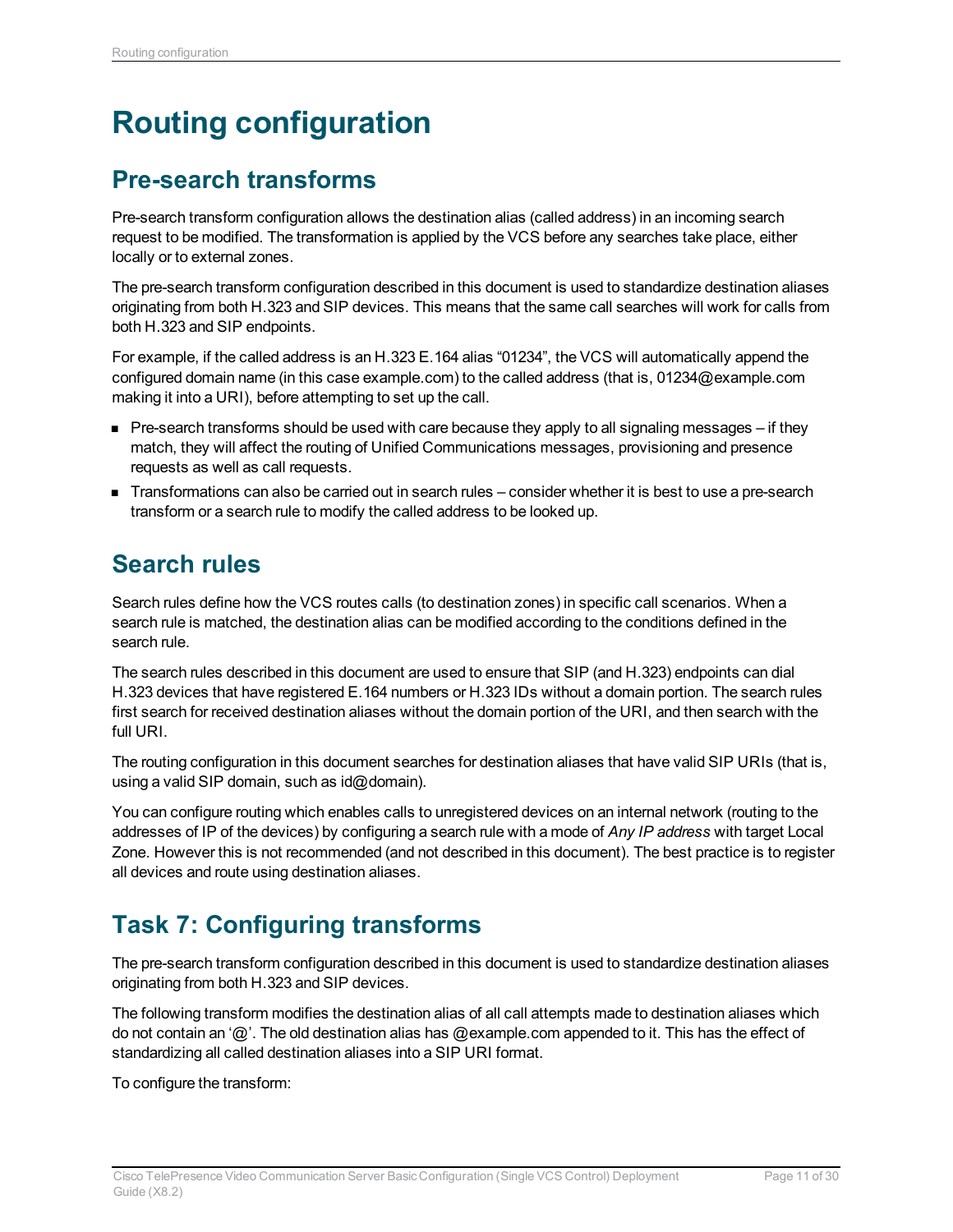- 1. Go to **Configuration > Dial plan > Transforms**.
- 2. Click **New**.
- 3. Configure the transform fields as follows:

| <b>Priority</b>         | Enter 1                                           |
|-------------------------|---------------------------------------------------|
| <b>Description</b>      | Enter Transform destination aliases to URI format |
| Pattern type            | Regex                                             |
| <b>Pattern string</b>   | Enter $(1^0$ ( $\ast$ )                           |
| <b>Pattern behavior</b> | Replace                                           |
| <b>Replace string</b>   | $Enter \leq$ gexample.com                         |
| <b>State</b>            | Enabled                                           |

4. Click **Create transform**.

| <b>Create transform</b> | You are here: Configuration > Dial plan > Transforms > Create transform |
|-------------------------|-------------------------------------------------------------------------|
| Configuration           |                                                                         |
| Priority                | (i)                                                                     |
| Description             | (i)<br>Transform destination aliases to URI format                      |
| Pattern type            | Regex $\vee$ <i>(i)</i>                                                 |
| Pattern string          | (i)<br>$*$ (( $^*$ ( $^*$ ))                                            |
| Pattern behavior        | $\vee$ (i)<br>Replace                                                   |
| Replace string          | (i)<br>M@example.com                                                    |
| State                   | Enabled $\vert \mathbf{v} \vert$ $(i)$                                  |
|                         |                                                                         |

<span id="page-11-0"></span>Create transform | Cancel

### **Task 8: Configuring Local Zone search rules**

To configure the search rules to route calls to the Local Zone (to locally registered endpoint aliases):

- 1. Go to **Configuration > Dial plan > Search rules**.
- 2. Select the check box next to the default search rule (**LocalZoneMatch**).
- 3. Click **Delete**.

(The default search rule is being deleted and replaced with a more specific configuration.)

- 4. Click **OK**.
- 5. Click **New**.
- 6. Configure the search rule fields as follows:

| Rule name          | Enter Local zone - no domain                             |  |  |
|--------------------|----------------------------------------------------------|--|--|
| <b>Description</b> | Enter Search local zone for H.323 devices (strip domain) |  |  |
| <b>Priority</b>    | Enter 48                                                 |  |  |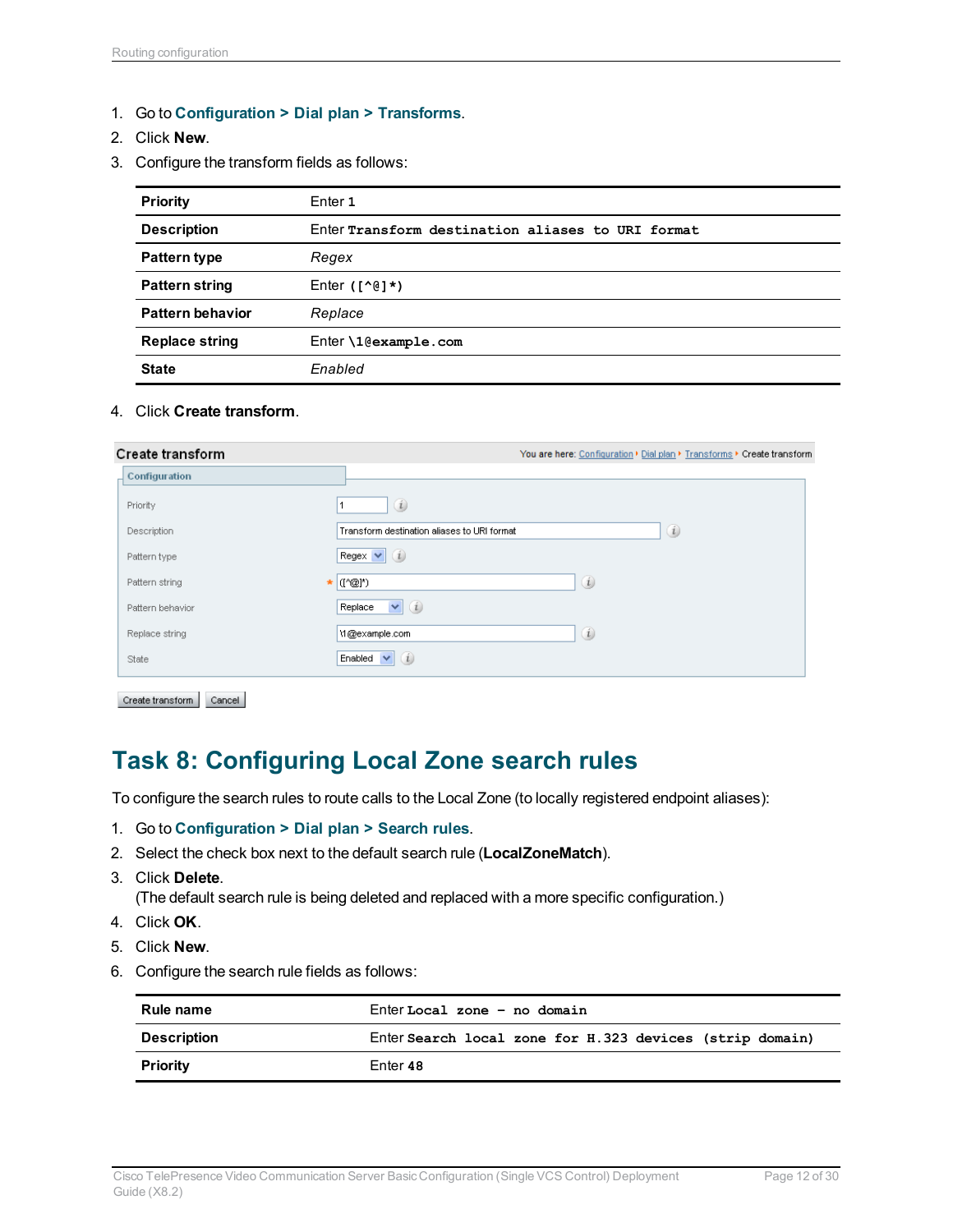| <b>Protocol</b>               | Any                             |
|-------------------------------|---------------------------------|
| <b>Source</b>                 | Any                             |
| Request must be authenticated | No                              |
| <b>Mode</b>                   | Alias pattern match             |
| <b>Pattern type</b>           | Regex                           |
| <b>Pattern string</b>         | Enter $( . + )$ @example.com. * |
| <b>Pattern behavior</b>       | Replace                         |
| <b>Replace string</b>         | Enter $\lambda$ 1               |
| On successful match           | Continue                        |
| <b>Target</b>                 | LocalZone                       |
| <b>State</b>                  | Enabled                         |

#### 7. Click **Create search rule**.

| Create search rule            | You are here: Configuration > Dial plan > Search rules > Create search rule           |
|-------------------------------|---------------------------------------------------------------------------------------|
| <b>Configuration</b>          |                                                                                       |
| Rule name                     | (i)<br>Local zone - no domain                                                         |
| Description                   | Search local zone for H.323 devices (strip domain) $\boxed{\color{black} \textbf{t}}$ |
| Priority                      | (i)<br>48<br>$\frac{1}{2}$                                                            |
| Protocol                      | (i)<br>$\checkmark$<br>Any                                                            |
| Source                        | (i)<br>$\blacktriangledown$<br>Any                                                    |
| Request must be authenticated | No $\vee$ 0                                                                           |
| Mode                          | Alias pattern match $\left  \mathbf{v} \right $ (i)                                   |
| Pattern type                  | Regex $\vee$ $(i)$                                                                    |
| Pattern string                | (i)<br>(.+)@example.com.*<br>ŵ                                                        |
| Pattern behavior              | Replace $\vert \mathbf{v} \vert$ $(i)$                                                |
| Replace string                | (i)<br>$\lambda$ 1                                                                    |
| On successful match           | (i)<br>Continue $\vert \mathbf{v} \vert$                                              |
| Target                        | $\vee$ (i)<br>LocalZone                                                               |
| State                         | Enabled $\vert \mathbf{v} \vert$<br>(i)                                               |
|                               |                                                                                       |

Create search rule | Cancel

- 8. Click **New**.
- 9. Configure the search rule fields as follows:

```
Rule name Enter Local zone – full URI
```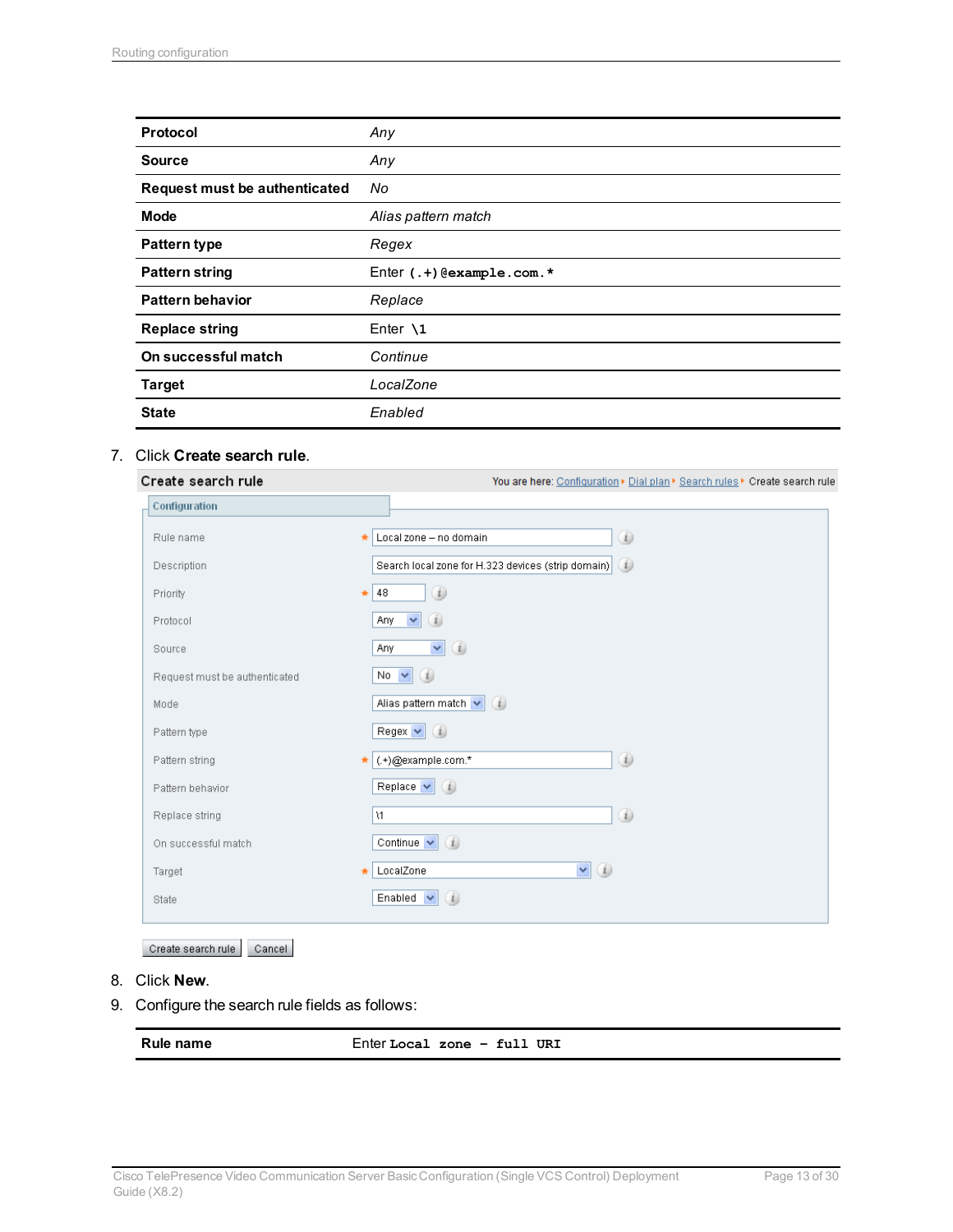| <b>Description</b>                      | Enter Search local zone for SIP and H.323 devices with a<br>domain |  |
|-----------------------------------------|--------------------------------------------------------------------|--|
| <b>Priority</b>                         | Enter 50                                                           |  |
| Protocol                                | Any                                                                |  |
| <b>Source</b>                           | Any                                                                |  |
| <b>Request must be</b><br>authenticated | No                                                                 |  |
| Mode                                    | Alias pattern match                                                |  |
| <b>Pattern type</b>                     | Regex                                                              |  |
| <b>Pattern string</b>                   | Enter $( . + )$ @example.com. *                                    |  |
| <b>Pattern behavior</b>                 | Leave                                                              |  |
| On successful match                     | Continue                                                           |  |
| <b>Target</b>                           | LocalZone                                                          |  |
| <b>State</b>                            | Enabled                                                            |  |

#### 10. Click **Create search rule**.

#### Create search rule

You are here: Configuration > Dial plan > Search rules > Create search rule Configuration Rule name Local zone - full URI  $(i)$ local zone for SIP and H.323 devices with a domain  $\left(\widehat{t}\right)$ Description  $\overline{\phantom{0}}$  50 Priority  $(i)$ Protocol Any  $\vee$  (i)  $\vee$  (i) Any Source  $N0 \vee (i)$ Request must be authenticated Alias pattern match  $\left| \mathbf{v} \right|$  (i) Mode Pattern type  $Regex$   $\vee$   $i$ \* (+)@example.com.\*  $(i)$ Pattern string Leave  $\vert \mathbf{v} \vert$  (i) Pattern behavior On successful match Continue  $\blacktriangledown$  (*i*) Target LocalZone  $\vee$  0 Enabled  $\blacktriangledown$   $(i)$ State

Create search rule Cancel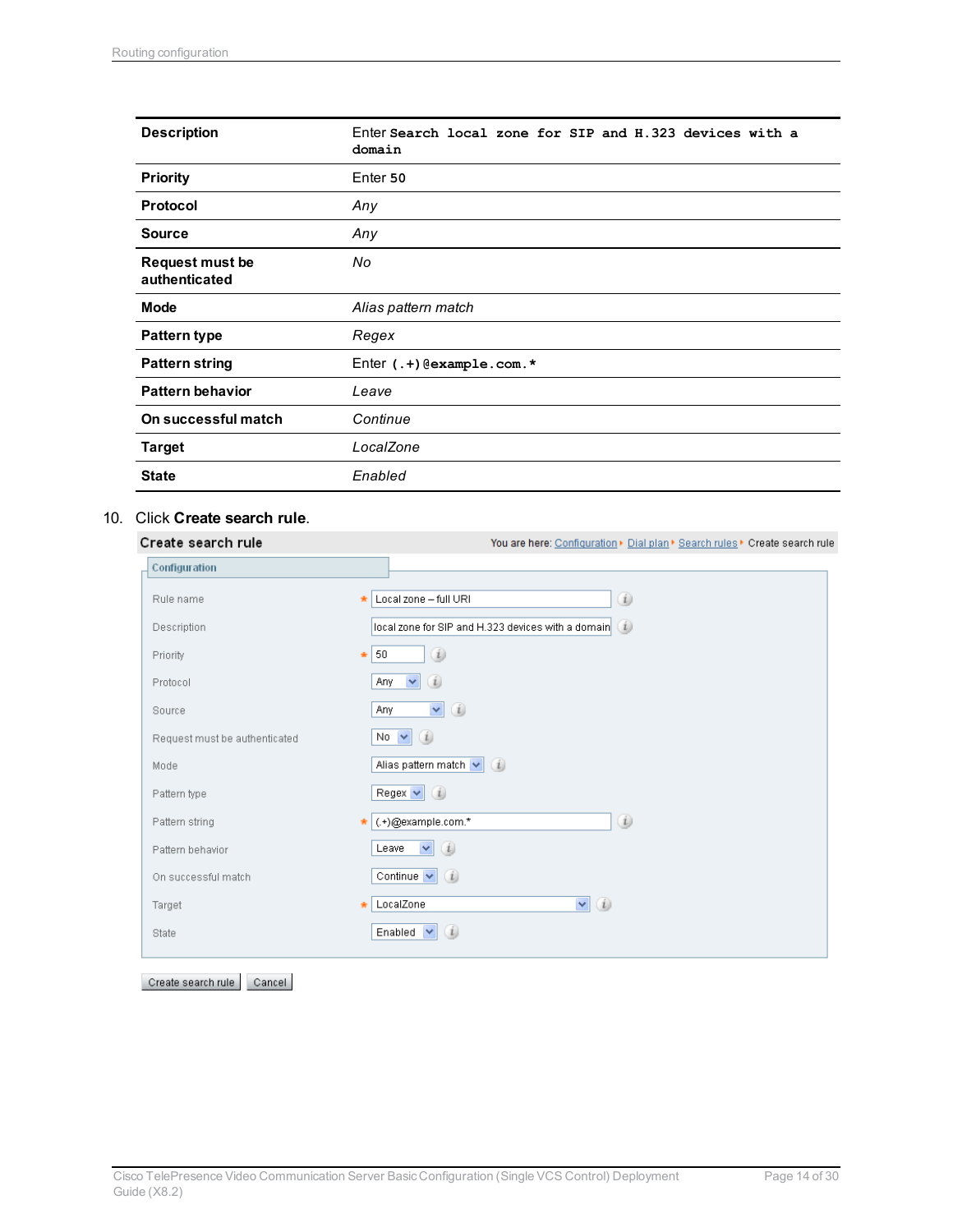## <span id="page-14-0"></span>**Endpoint registration**

There are two endpoints shown in the example network configuration diagram.

| <b>Endpoint</b> | <b>IP</b> address | <b>Network</b>   |
|-----------------|-------------------|------------------|
| EX90            | 10.0.0.15         | Internal network |
| EX60            | 10.0.0.16         | Internal network |

Following the system configuration, endpoint registration should be possible using the following endpoint configuration details:

| <b>EX90 (uses SIP protocol)</b>    |                           |  |
|------------------------------------|---------------------------|--|
| <b>SIP URI</b>                     | user.one.ex90@example.com |  |
| SIP Proxy1                         | vcsc.internal-domain.net  |  |
| EX60 (uses H.323 and SIP protocol) |                           |  |
| <b>H.323 ID</b>                    | user.two.mxp@example.com  |  |
| H.323 E.164                        | 7654321                   |  |
| Gatekeeper IP Address              | vcsc.internal-domain.net  |  |
| SIP URI                            | user.two.mxp@example.com  |  |
| SIP Proxy1                         | vcsc.internal-domain.net  |  |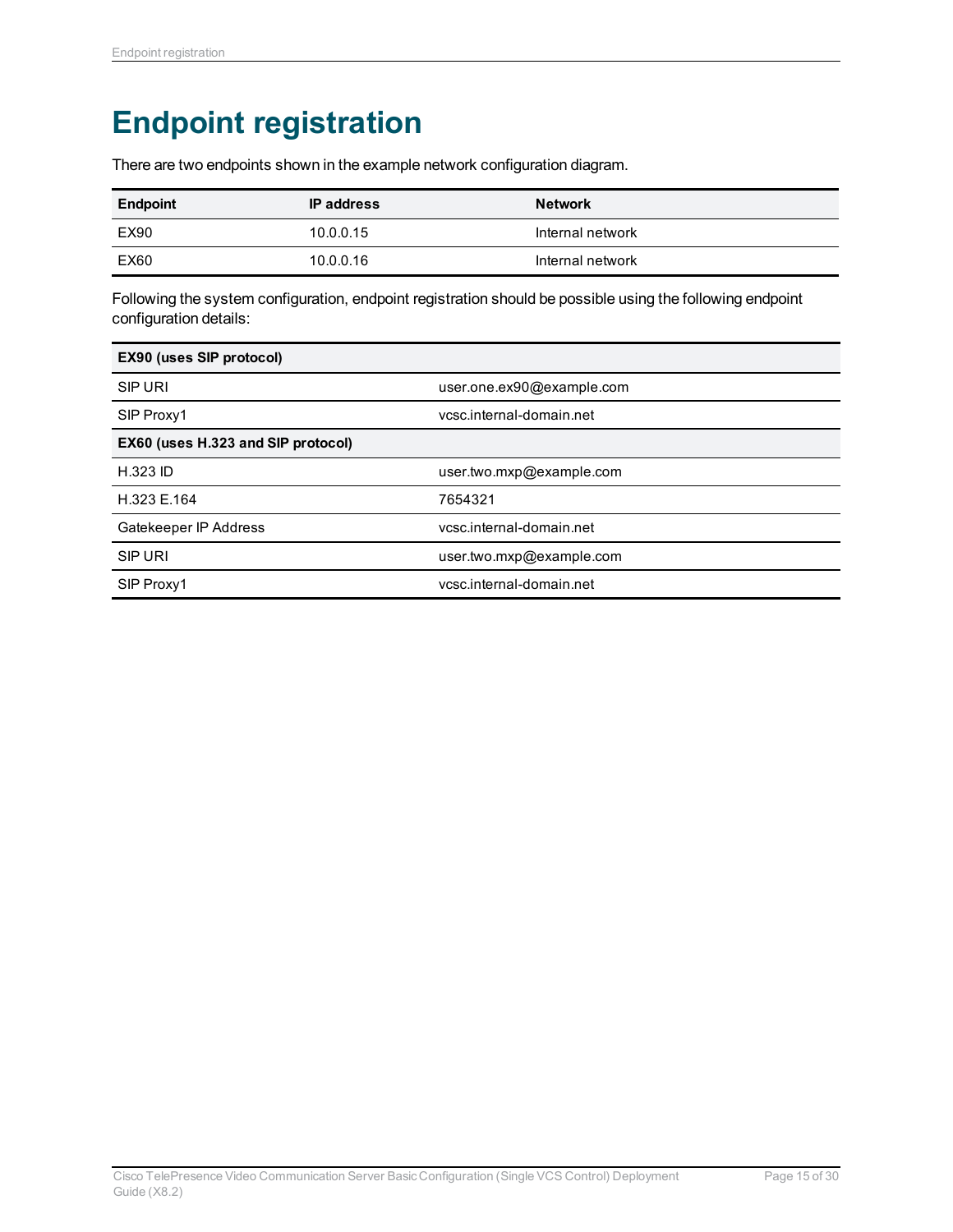## <span id="page-15-0"></span>**System checks**

### <span id="page-15-1"></span>**Registration status**

Check that all endpoints which are expected to be registered are actually registered to the relevant VCS, and that they are registering the expected aliases. All successfully registered endpoints are listed on **Status > Registrations > By device**.

If the expected endpoints are not registered:

- <sup>n</sup> Review the endpoint's registration configuration: is it configured to register with the VCS Expressway if located on the external network / internet, and to register with the VCS Control if located on the internal network?
- Review the SIP domains (Task 6: [Configuring](#page-9-0) SIP domains [p.10]).
- n Review any registration restriction configuration applied to the VCS (optional, see Task 11: [Configuring](#page-19-1) [registration](#page-19-1) restriction policy (optional) [p.20]).

### <span id="page-15-2"></span>**Call signaling**

If calls do not complete, despite the endpoints being successfully registered to a VCS:

- Review the VCS Control search rule configuration.
- <sup>n</sup> Check the search history page for search attempts and failures (**Status > Search history**).
- <sup>n</sup> Check the Event Log for call connection failure reasons (**Status > Logs > Event Log**).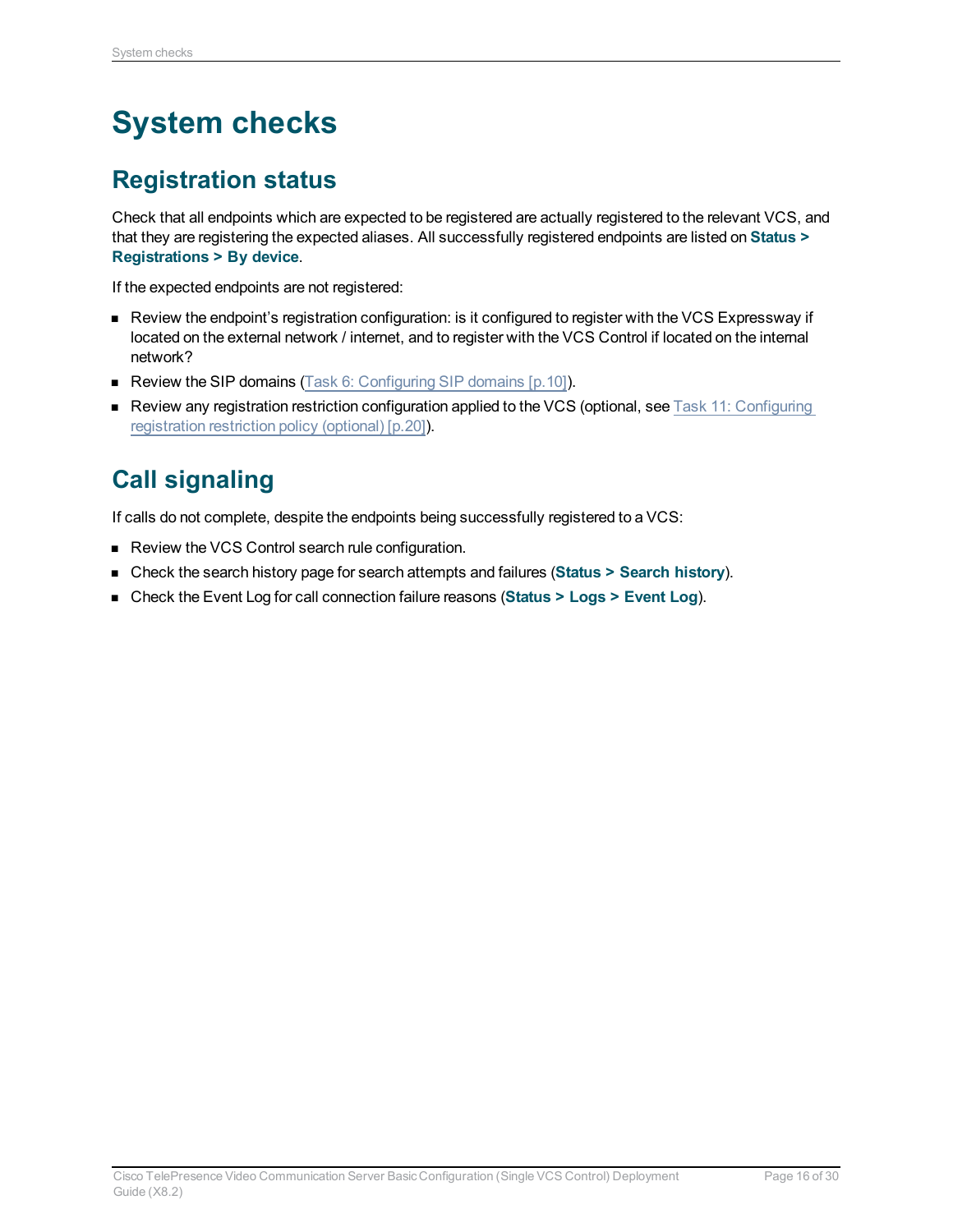## <span id="page-16-0"></span>**Maintenance routine**

### <span id="page-16-1"></span>**Creating a system backup**

To create a backup of VCS system data:

- 1. Go to **Maintenance > Backup and restore**.
- 2. Optionally, enter an **Encryption password** with which to encrypt the backup file. If a password is specified, the same password will be required to restore the file.
- 3. Click **Create system backup file**.
- 4. After the backup file has been prepared, a pop-up window appears and prompts you to save the file (the exact wording depends on your browser). The default name is in the format: **<software version>\_<hardware serial number>\_<date>\_<time>\_backup.tar.gz**. (The file extension is normally **.tar.gz.enc** if an encryption password is specified. However, if you use Internet Explorer to create an encrypted backup file, the filename extension will be **.tar.gz.gz** by default. These different filename extensions have no operational impact; you can create and restore encrypted backup files using any supported browser.) The preparation of the system backup file may take several minutes. Do not navigate away from this page while the file is being prepared.
- 5. Save the file to a designated location.

Log files are not included in the system backup file.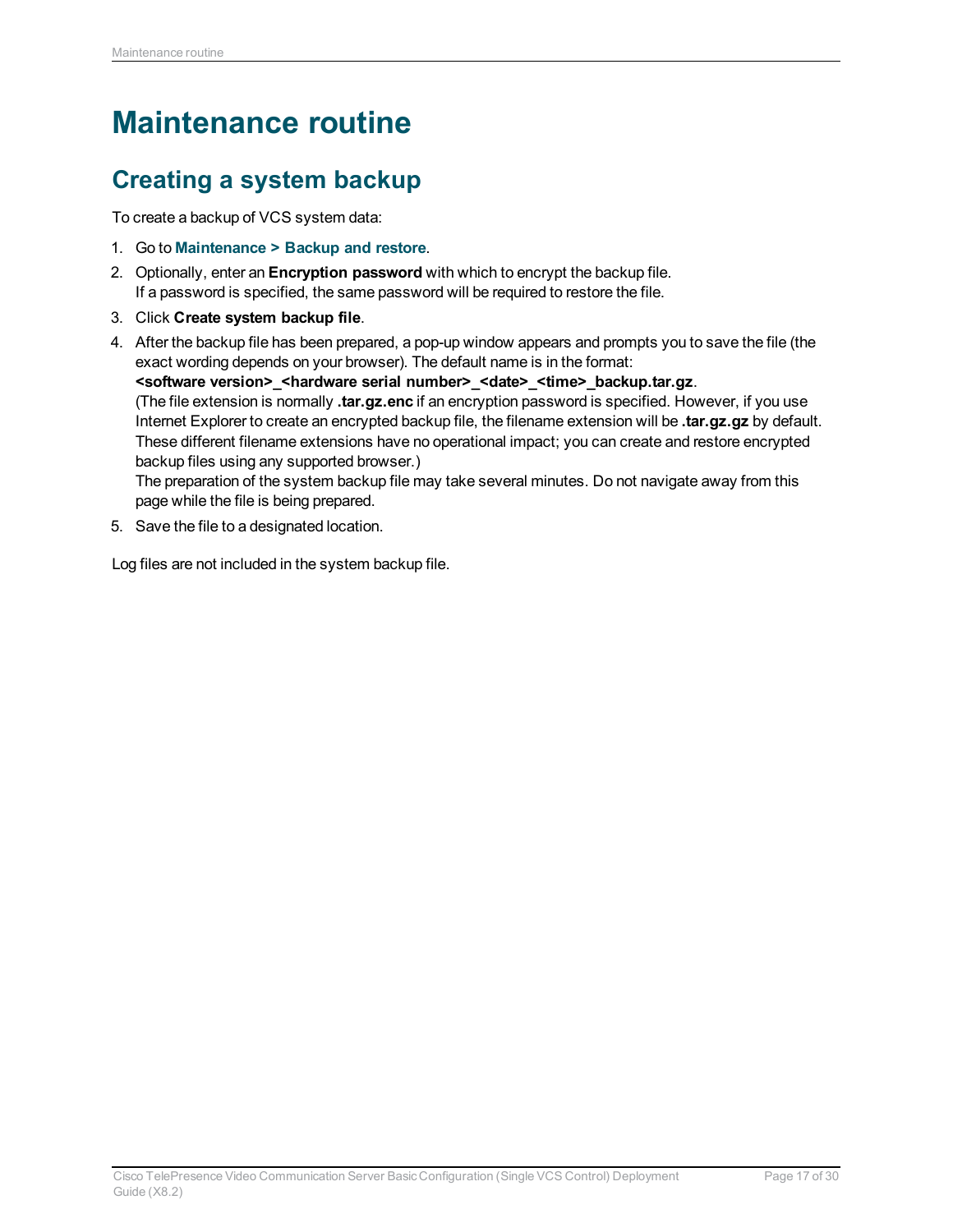## <span id="page-17-1"></span><span id="page-17-0"></span>**Optional configuration tasks**

### **Task 9: Configuring Cisco TMS (optional)**

The following configuration enables the VCS systems to be integrated to a Cisco TelePresence Management Server (Cisco TMS).

Further configuration tasks are required on Cisco TMS to fully integrate the VCS with the Cisco TMS server – see *Cisco TMS Administrator Guide*.

■ Enabling SNMP speeds up the VCS - Cisco TMS integration process but is not essential.

To enable and configure SNMP:

- 1. Go to **System > SNMP**.
- 2. Configure the SNMP fields as follows:

| <b>SNMP</b> mode           | v3 plus TMS support           |  |
|----------------------------|-------------------------------|--|
| <b>Community name</b>      | Check that it is public       |  |
| <b>System contact</b>      | Enter IT administrator        |  |
| Location                   | Enter example.com head office |  |
| Username                   | Enter vcs                     |  |
| <b>Authentication mode</b> | Оn                            |  |
| <b>Type</b>                | SHA                           |  |
| Password                   | $Enter$ $ex4mp13.c0m$         |  |
| Privacy mode               | Оn                            |  |
| <b>Type</b>                | AES.                          |  |
| <b>Password</b>            | $Enter$ $ex4mp13.c0m$         |  |

3. Click **Save**.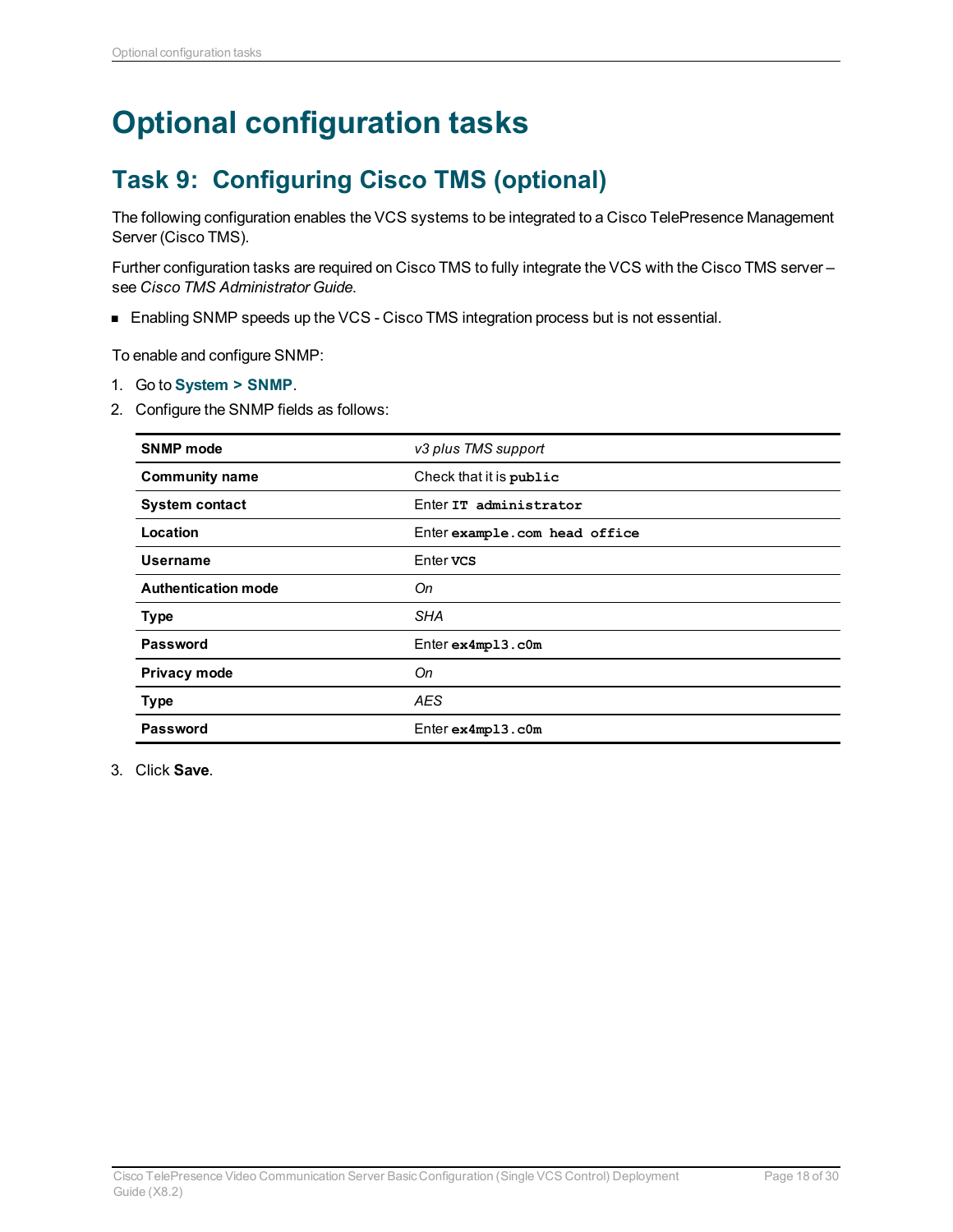| <b>SNMP</b>           | You are here: System F SNMP                      |
|-----------------------|--------------------------------------------------|
| Configuration         |                                                  |
| SNMP mode             | v3 plus TMS support $\vert \mathbf{v} \vert$ (i) |
| Community name        | $\circledi$<br>public                            |
| System contact        | $\circledi$<br>IT administrator                  |
| Location              | $\circledi$<br>example.com head office           |
| Username              | $\circledi$<br><b>VCS</b>                        |
| <b>Authentication</b> |                                                  |
| Authentication mode   | (i)<br>On $\vee$                                 |
| Type                  | SHA $\vee$ $(i)$                                 |
| Password              | $\circledi$<br>                                  |
| Privacy               |                                                  |
| Privacy mode          | On $\vee$ ( <i>i</i> )                           |
| Type                  | AES $\vee$ ( <i>i</i> )                          |
| Password              | $\circledi$<br>                                  |

#### Save

To configure the necessary external manager (Cisco TMS) parameters:

#### 1. Go to **System > External manager**.

2. Configure the fields as follows:

| <b>Address</b>                | Enter 10.0.0.14                                                       |  |
|-------------------------------|-----------------------------------------------------------------------|--|
| Path                          | Enter tms/public/external/management/<br>SystemManagementService.asmx |  |
| Protocol                      | Select HTTP or HTTPS                                                  |  |
| Certificate verification mode | Select On or Off (see Note below)                                     |  |

Note that the certificate is only verified if the value is *On* and the protocol is set to *HTTPS*. If you switch this on then Cisco TMS and VCS must have appropriate certificates.

#### 3. Click **Save**.

| <b>External manager</b>       |                                                             | You are here: System ▶ External manager |
|-------------------------------|-------------------------------------------------------------|-----------------------------------------|
| Configuration                 |                                                             |                                         |
| <b>Address</b>                | (i)<br>10.0.0.14                                            |                                         |
| Path                          | tms/public/external/management/SystemManagementService.asmx | (i)                                     |
| Protocol                      | (i)<br><b>HTTP</b><br>$\vee$                                |                                         |
| Certificate verification mode | (i)<br>On $\vee$                                            |                                         |
| Save                          |                                                             |                                         |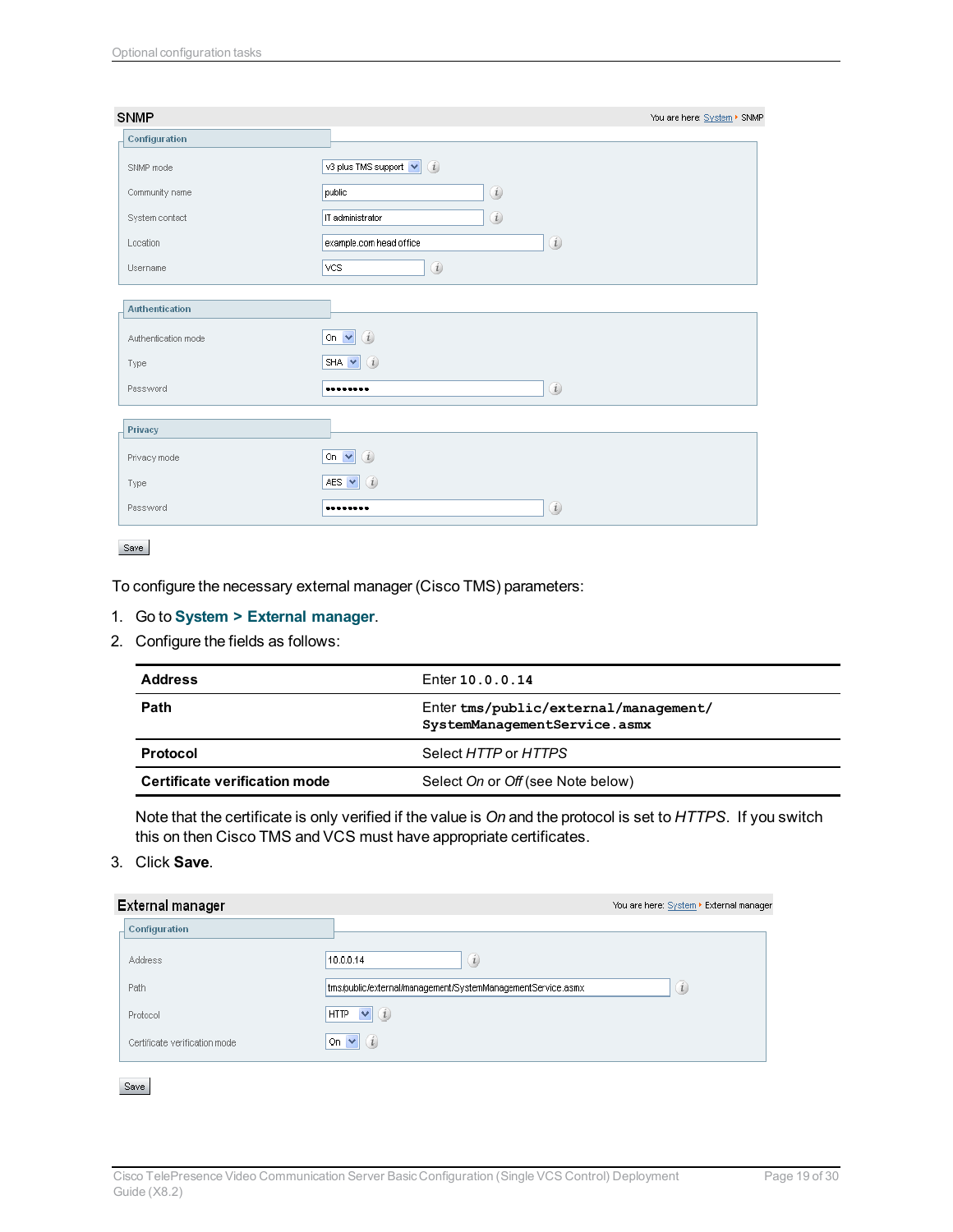### <span id="page-19-0"></span>**Task 10: Configuring logging (optional)**

The following configuration will enable event logs to be sent to an external logging server (using the SYSLOG protocol).

- **n** The Log level controls the granularity of event logging. 1 is the least verbose, 4 the most.
- A minimum log level of 2 is recommended, as this level provides both system and basic signaling message logging.

To configure a logging server:

- 1. Go to **Maintenance > Logging**.
- 2. Configure the fields as follows:

| Log level                       |                    |
|---------------------------------|--------------------|
| Remote syslog server 1: Address | Enter 10.0.0.13    |
| Remote syslog server 1: Mode    | IETF syslog format |

#### 3. Click **Save**.

| Logging                |                   | You are here: Maintenance > Logging          |
|------------------------|-------------------|----------------------------------------------|
| Logging                |                   |                                              |
| Log level              | $2 \vee i$        |                                              |
| Remote syslog servers  |                   |                                              |
| Remote syslog server 1 | Address 10.0.0.13 | (i)<br>$\vee$ (i)<br>Mode IETF syslog format |
| Remote syslog server 2 | Address           | (i)<br>$\vee$ (i)<br>Mode Legacy BSD format  |
| Remote syslog server 3 | Address           | (i)<br>$\vee$ (i)<br>Mode Legacy BSD format  |
| Remote syslog server 4 | Address           | (i)<br>$\vee$ (i)<br>Mode Legacy BSD format  |
|                        |                   |                                              |

<span id="page-19-1"></span>Save

### **Task 11: Configuring registration restriction policy (optional)**

The aliases that endpoints can register can be limited using either an Allow list or a Deny list.

The following configuration will limit registrations to endpoints which register with an identity that contains "@example.com".

To configure Allow List registration restrictions:

- 1. Go to **Configuration > Registration > Allow List**.
- 2. Click **New**.
- 3. Create an allow pattern by configuring the fields as the follows:

**Description** Enter **Only allow registrations containing "@example.com"**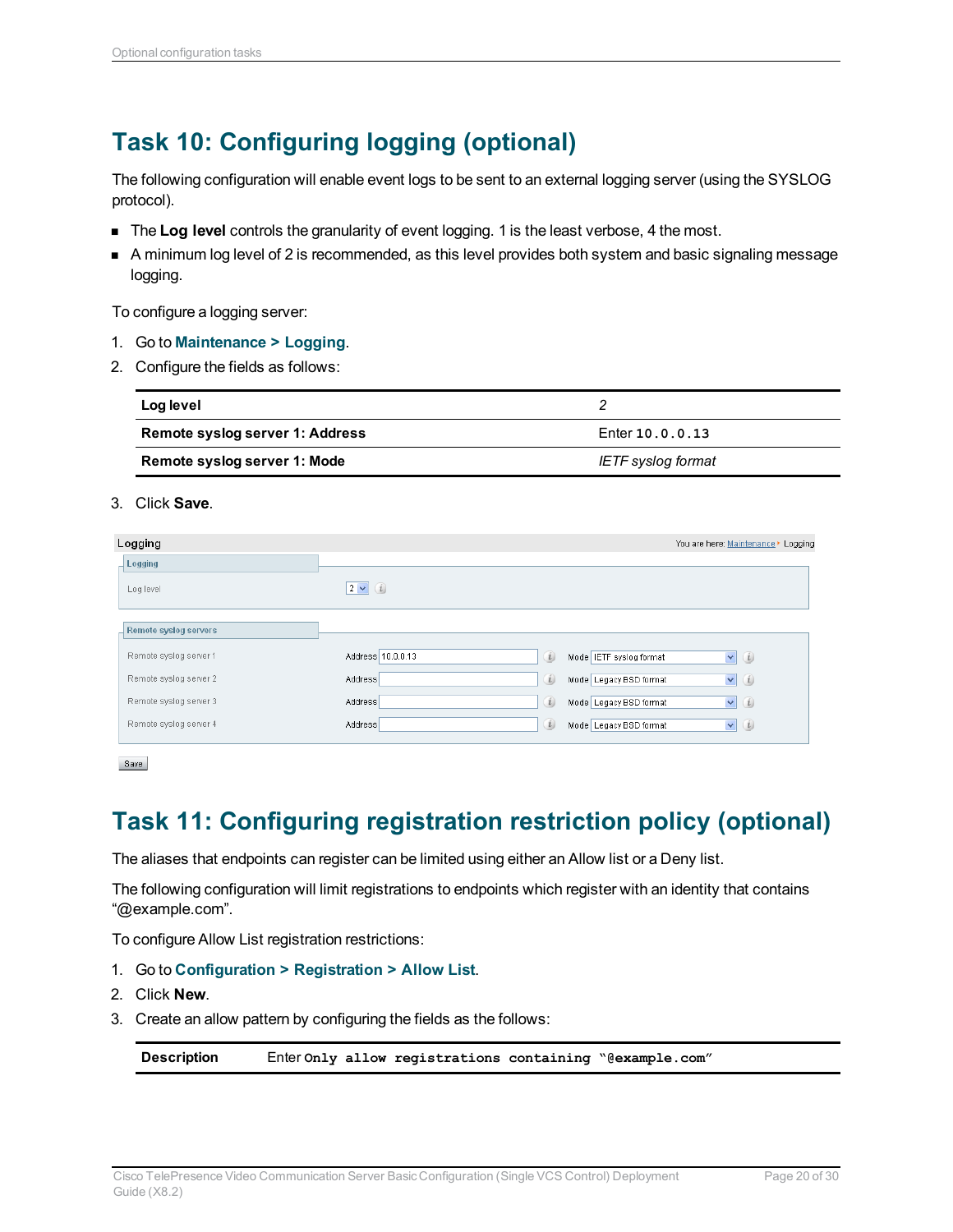| Pattern type          | Regex               |
|-----------------------|---------------------|
| <b>Pattern string</b> | Enter.*@example.com |

#### 4. Click **Add Allow List pattern**.

| Create allow pattern             | You are here: Configuration ▶ Registration ▶ Allow List ▶ Create allow pattern |
|----------------------------------|--------------------------------------------------------------------------------|
| <b>Configuration</b>             |                                                                                |
| Description                      | inly allow registrations containing "@example.com" ( $\hat{t}$ )               |
| Pattern type                     | Regex $\vee$<br>(i)                                                            |
| Pattern string                   | (i)<br>.*@example.com<br>÷.                                                    |
| Add Allow List pattern<br>Cancel |                                                                                |

To activate the registration restriction:

- 1. Go to **Configuration > Registration > Configuration**.
- 2. Configure the **Restriction policy** as follows:

| <b>Restriction policy</b>  |                             | <b>Allow List</b> |                                                            |
|----------------------------|-----------------------------|-------------------|------------------------------------------------------------|
| 3. Click Save.             |                             |                   |                                                            |
| Registration configuration |                             |                   |                                                            |
| Configuration              |                             |                   |                                                            |
| Restriction policy         | (i)<br>Allow List<br>$\vee$ |                   |                                                            |
|                            |                             |                   | You are here: Configuration > Registration > Configuration |

Save

### <span id="page-20-0"></span>**Task 12: Configuring device authentication policy (optional)**

Authentication policy is applied by the VCS at the zone and subzone levels. It controls how the VCS challenges incoming messages (for provisioning, registration, presence, phone books and calls) from that zone or subzone and whether those messages are rejected, treated as authenticated, or treated as unauthenticated within the VCS.

Each zone and subzone can set its **Authentication policy** to either *Check credentials*, *Do not check credentials*, or *Treat as authenticated*.

- <sup>n</sup> Registration authentication is controlled by the Default Subzone (or relevant alternative subzone) configuration.
- nitial provisioning subscription request authentication is controlled by the Default Zone configuration.
- <sup>n</sup> Call, presence, and phone book request authentication is controlled by the Default Subzone (or relevant alternative subzone) if the endpoint is registered, or by the Default Zone if the endpoint is not registered.

By default, zones and subzones are configured as *Do not check credentials*.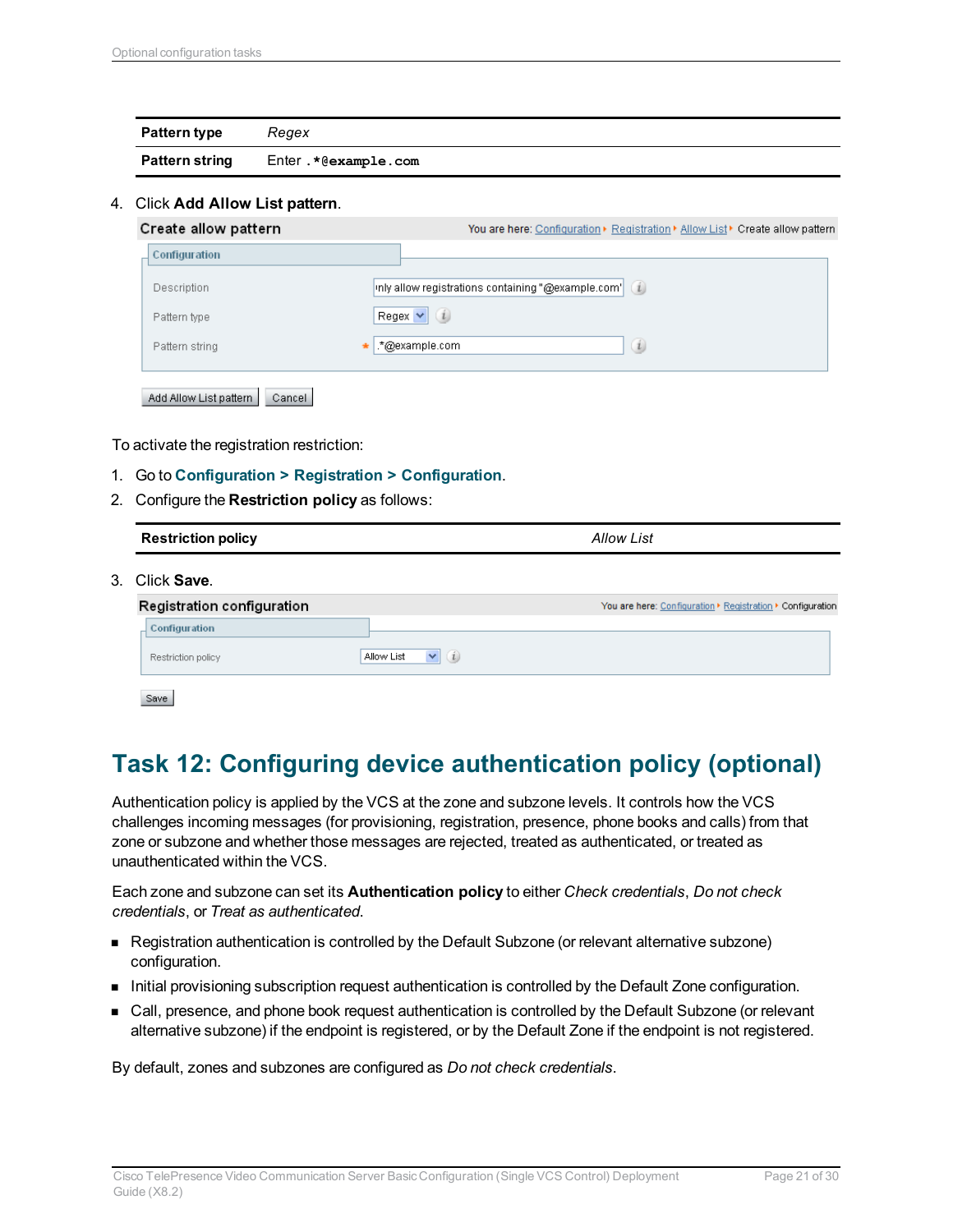### <span id="page-21-0"></span>**Task 13: Restricting access to ISDN gateways (optional)**

VCS users are recommended to take appropriate action to restrict unauthorized access to any ISDN gateway resources (also known as toll-fraud prevention). This optional step shows some methods in which this can be achieved.

In these examples, an ISDN gateway is registered to the VCS Control with a prefix of 9 (and/or has a neighbour zone specified that routes calls starting with a 9).

This example shows how to configure the VCS Control to stop calls coming in via the gateway from being able to route calls back out of the gateway. This is done by loading some specially constructed CPL onto the VCS Control and configuring its **Call policy mode** to use *Local CPL*.

#### Creating a CPL file

The CPL file to be uploaded onto the VCS can be created in a text editor.

Here are 2 example sets of CPL. In these examples:

- "GatewayZone" is the neighbour zone to the ISDN gateway
- "GatewaySubZone" is the subzone to the ISDN gateway (required if the gateway registers the 9 prefix to the VCS)
- Calls coming into the ISDN gateway and hitting a FindMe will not ring devices that use the gateway for example, calls forwarded to a mobile phone will be disallowed

This example CPL excludes any checking of whether the calling party is authenticated or not:

```
<?xml version="1.0" encoding="UTF-8" ?>
<cpl xmlns="urn:ietf:params:xml:ns:cpl"
xmlns:taa="http://www.tandberg.net/cpl-extensions"
xmlns:xsi="http://www.w3.org/2001/XMLSchema-instance"
xsi:schemaLocation="urn:ietf:params:xml:ns:cpl cpl.xsd">
<taa:routed>
  <taa:rule-switch>
   <!--Check that gateway is not hairpinning call - Neighbor zone -->
    <taa:rule originating-zone="GatewayZone" destination="9.*">
      <!-- Calls coming from the gateway may not send calls back out of this gateway -->
     <!-- Reject call with a status code of 403 (Forbidden) -->
     <reject status="403" reason="ISDN hairpin call denied"/>
    </taa:rule>
    <!-- Check that gateway is not hairpinning call - Subzone for registered gateway -->
    <taa:rule originating-zone="GatewaySubZone" destination="9.*">
      <!-- Calls coming from the gateway may not send calls back out of this gateway -->
      <!-- Reject call with a status code of 403 (Forbidden) -->
      <reject status="403" reason="ISDN hairpin call denied"/>
    </taa:rule>
    <taa:rule origin=".*" destination=".*">
     <!-- All other calls allowed -->
      <proxy/>
    </taa:rule>
  </taa:rule-switch>
</taa:routed>
\langle / cpl >
```
This example CPL also ensures that the calling party is authenticated: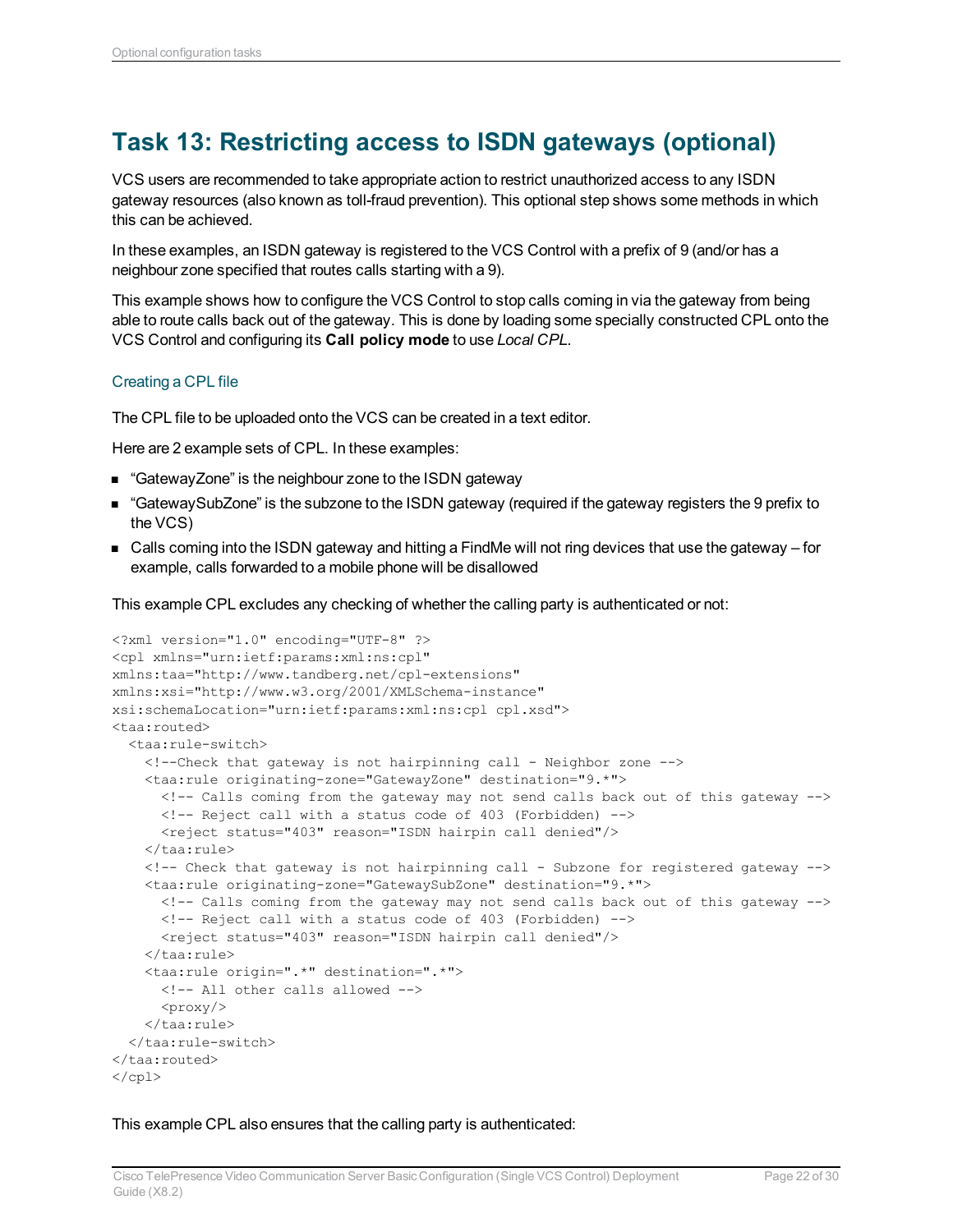```
<?xml version="1.0" encoding="UTF-8" ?>
<cpl xmlns="urn:ietf:params:xml:ns:cpl"
xmlns:taa="http://www.tandberg.net/cpl-extensions"
xmlns:xsi="http://www.w3.org/2001/XMLSchema-instance"
xsi:schemaLocation="urn:ietf:params:xml:ns:cpl cpl.xsd">
<taa:routed>
  <taa:rule-switch>
    <!-- Check that calling party is authenticated -->
   <taa:rule authenticated-origin="" destination="9.*">
     <!-- Reject call with a status code of 403 (Forbidden) -->
      <reject status="403" reason="ISDN call denied as unauthenticated caller"/>
    </taa:rule>
    <!-- Check that gateway is not hairpinning call - Neighbor zone -->
    <taa:rule originating-zone="GatewayZone" destination="9.*">
      <!-- Calls coming from the gateway may not hairpin and send calls back out -->
      <!-- Reject call with a status code of 403 (Forbidden) -->
      <reject status="403" reason="ISDN hairpin call denied"/>
    </taa:rule>
    <!-- Check that gateway is not hairpinning call - Subzone for registered gateway -->
    <taa:rule originating-zone="GatewaySubZone" destination="9.*">
      <!-- Calls coming from the gateway may not hairpin and send calls back out -->
     <!-- Reject call with a status code of 403 (Forbidden) -->
      <reject status="403" reason="ISDN hairpin call denied"/>
    </taa:rule>
    <taa:rule origin=".*" destination=".*">
     <!-- All other calls allowed -->
      <proxy/>
    </taa:rule>
  </taa:rule-switch>
</taa:routed>
\langle / cpl >
```
#### **Loading the CPL onto VCS Control**

To configure the VCS Control to use the CPL:

- 1. Go to **Configuration > Call Policy > Configuration**.
- 2. Click **Browse...** and select your CPL file (created above) from your file system.
- 3. Click **Upload file**.
	- You should receive a "File upload successful" message.
	- If you receive an "XML invalid" message then you must correct the problems with the CPL file and upload it again.
- 4. Select a **Call policy mode** of *Local CPL*.
- 5. Click **Save**.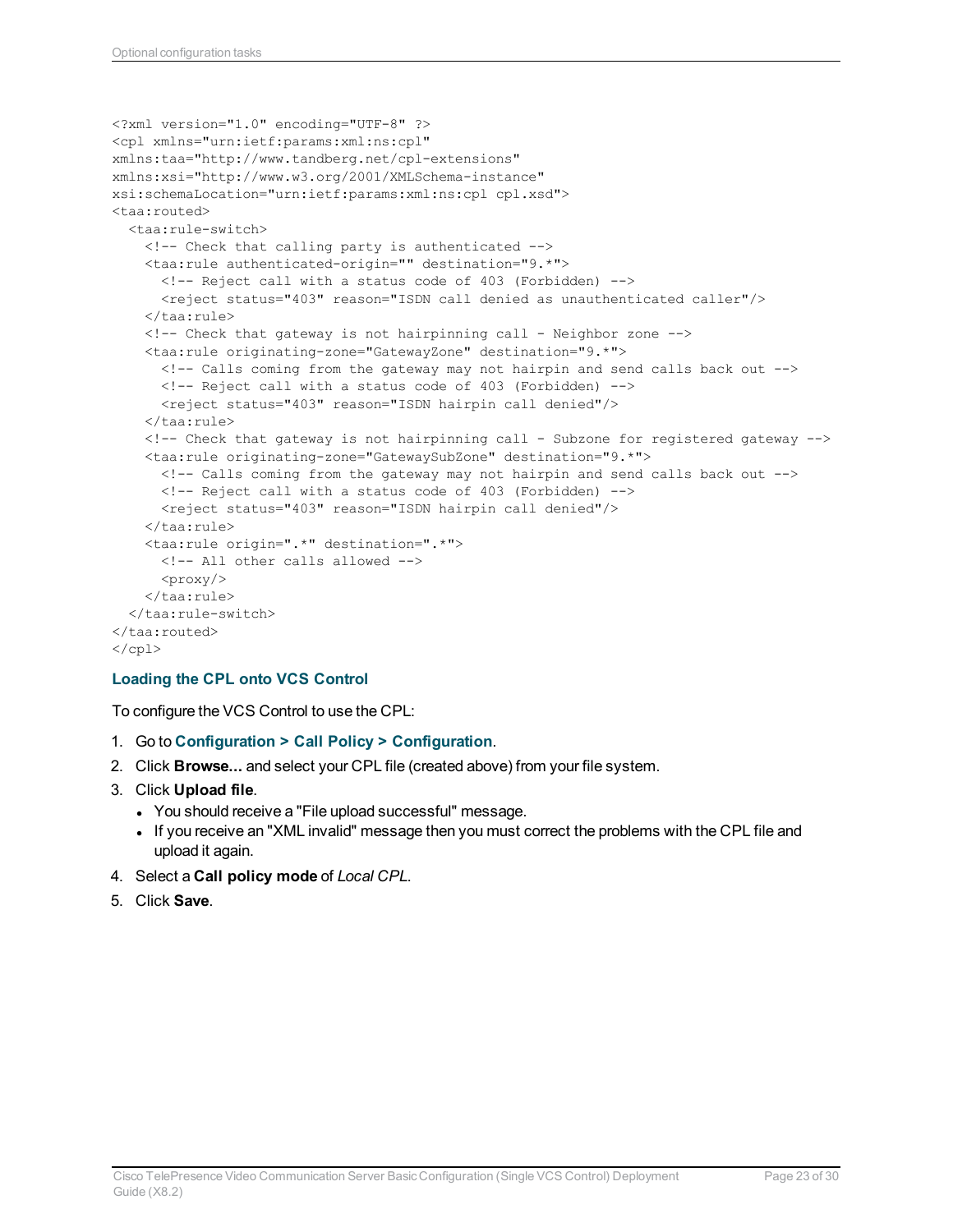| Call Policy configuration       |                                             | You are here: Configuration ▶ Call Policy ▶ Configuration |
|---------------------------------|---------------------------------------------|-----------------------------------------------------------|
| Configuration                   |                                             |                                                           |
| Call Policy mode                | $\triangledown$ (i)<br>Local CPL            |                                                           |
| Save                            |                                             |                                                           |
| <b>Policy files</b>             |                                             |                                                           |
| Call policy file                | Show Call Policy file $(i)$<br>CPL File     |                                                           |
| CPL XSD file                    | Show CPL XSD file $(i)$<br>XSD File         |                                                           |
| CPL extensions xsd file         | XSD File Show CPL extensions XSD file $(i)$ |                                                           |
| Select the new Call Policy file |                                             | (i)<br>Browse                                             |

Upload file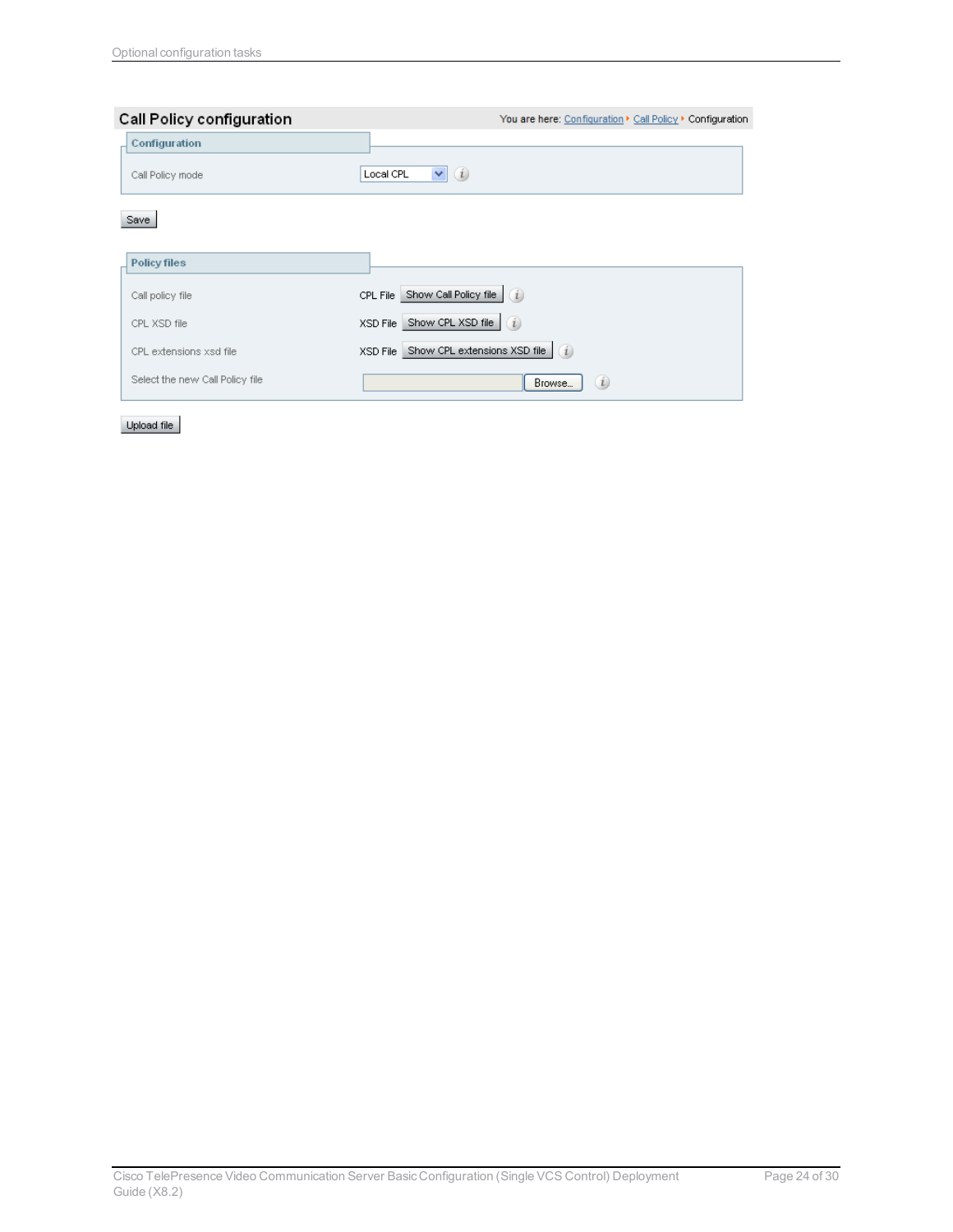## <span id="page-24-0"></span>**Appendix 1: Configuration details**

This appendix summarizes the configuration required for the VCS Control.

#### **VCS Control system configuration**

| <b>Configuration item</b> | Value               | <b>VCS page</b>         |
|---------------------------|---------------------|-------------------------|
| System configuration      |                     |                         |
| System name               | <b>VCSc</b>         | System > Administration |
| LAN1 IPv4 address         | 10.0.0.2            | System > IP             |
| IPv4 gateway              | 10.0.0.1            | System > IP             |
| LAN1 subnet mask          | 255.255.255.0       | System > IP             |
| DNS server address 1      | 10.0.0.11           | System > DNS            |
| DNS server address 2      | 10.0.0.12           | System > DNS            |
| DNS Domain name           | internal-domain.net | System > DNS            |
| DNS System host name      | <b>VCSC</b>         | System > DNS            |
| NTP server 1              | 10.0.0.21           | System > Time           |
| Time zone                 | <b>GMT</b>          | System > Time           |
| Protocol configuration    |                     |                         |
| SIP domain name           | example.com         | Configuration > Domains |

#### **VCS Control transforms and search rules**

| <b>Configuration item</b> | <b>Value</b>                            | <b>VCS page</b>                          |
|---------------------------|-----------------------------------------|------------------------------------------|
| Transform                 |                                         |                                          |
| Pattern string            | $([^{\wedge} \textcircled{a}]^{\star})$ | Configuration > Dial plan > Transforms   |
| Pattern type              | Regex                                   | Configuration > Dial plan > Transforms   |
| Pattern behavior          | Replace                                 | Configuration > Dial plan > Transforms   |
| Replace string            | 1@example.com                           | Configuration > Dial plan > Transforms   |
| Local search rule 1       |                                         |                                          |
| Rule name                 | Local zone – no domain                  | Configuration > Dial plan > Search rules |
| Priority                  | 48                                      | Configuration > Dial plan > Search rules |
| Source                    | Any                                     | Configuration > Dial plan > Search rules |
| Mode                      | Alias pattern match                     | Configuration > Dial plan > Search rules |
| Pattern type              | Regex                                   | Configuration > Dial plan > Search rules |
| Pattern string            | $(.+)$ @example.com.*                   | Configuration > Dial plan > Search rules |
| Pattern behavior          | Replace                                 | Configuration > Dial plan > Search rules |
| Replace string            | \1                                      | Configuration > Dial plan > Search rules |
| On successful match       | Continue                                | Configuration > Dial plan > Search rules |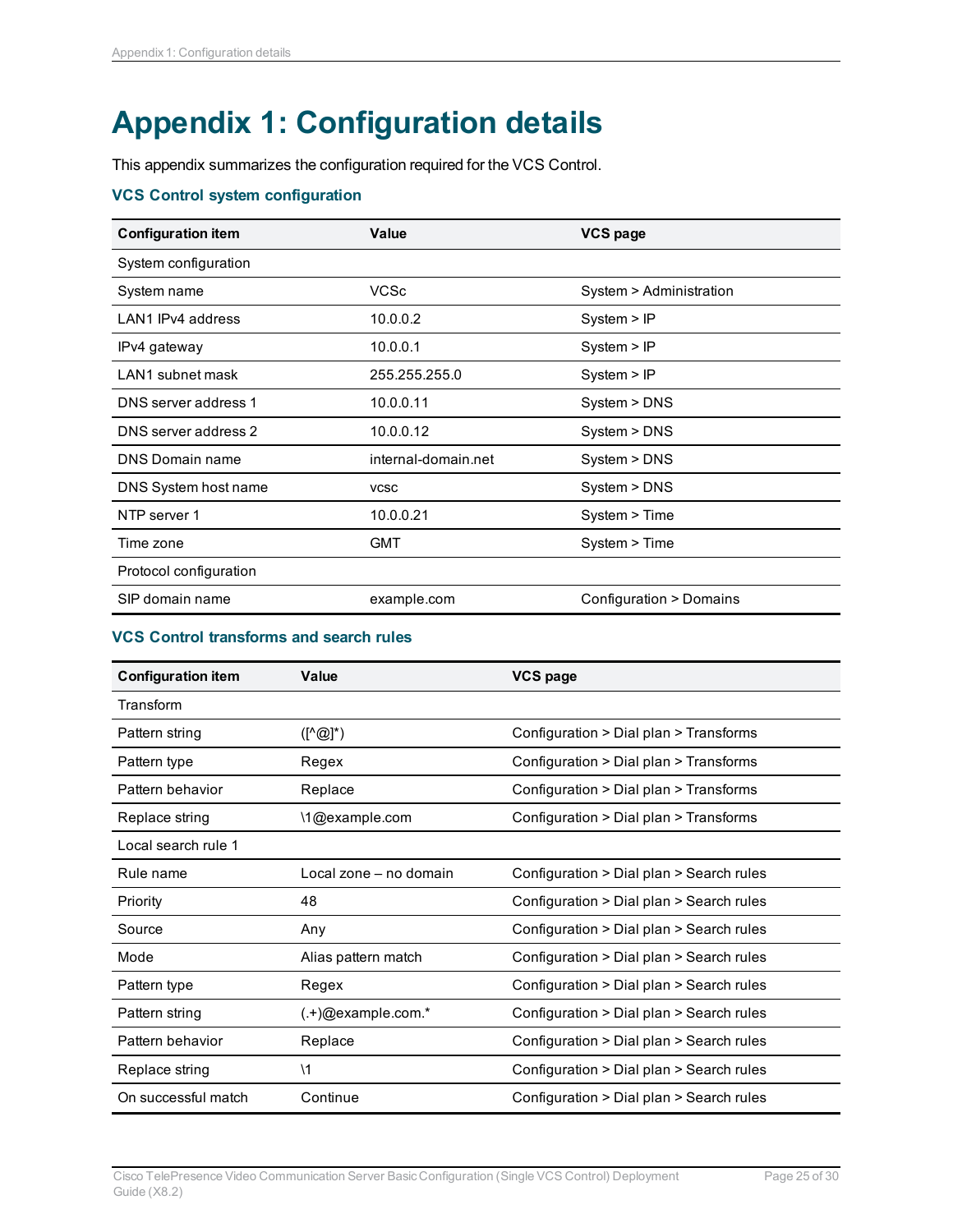| <b>Configuration item</b> | Value                   | <b>VCS page</b>                          |
|---------------------------|-------------------------|------------------------------------------|
| Target                    | LocalZone               | Configuration > Dial plan > Search rules |
| Local search rule 2       |                         |                                          |
| Rule name                 | Local zone - full URI   | Configuration > Dial plan > Search rules |
| Priority                  | 50                      | Configuration > Dial plan > Search rules |
| Source                    | Any                     | Configuration > Dial plan > Search rules |
| Mode                      | Alias pattern match     | Configuration > Dial plan > Search rules |
| Pattern type              | Regex                   | Configuration > Dial plan > Search rules |
| Pattern string            | $( .+ )@$ example.com.* | Configuration > Dial plan > Search rules |
| Pattern behavior          | Leave                   | Configuration > Dial plan > Search rules |
| On successful match       | Continue                | Configuration > Dial plan > Search rules |
| Target                    | LocalZone               | Configuration > Dial plan > Search rules |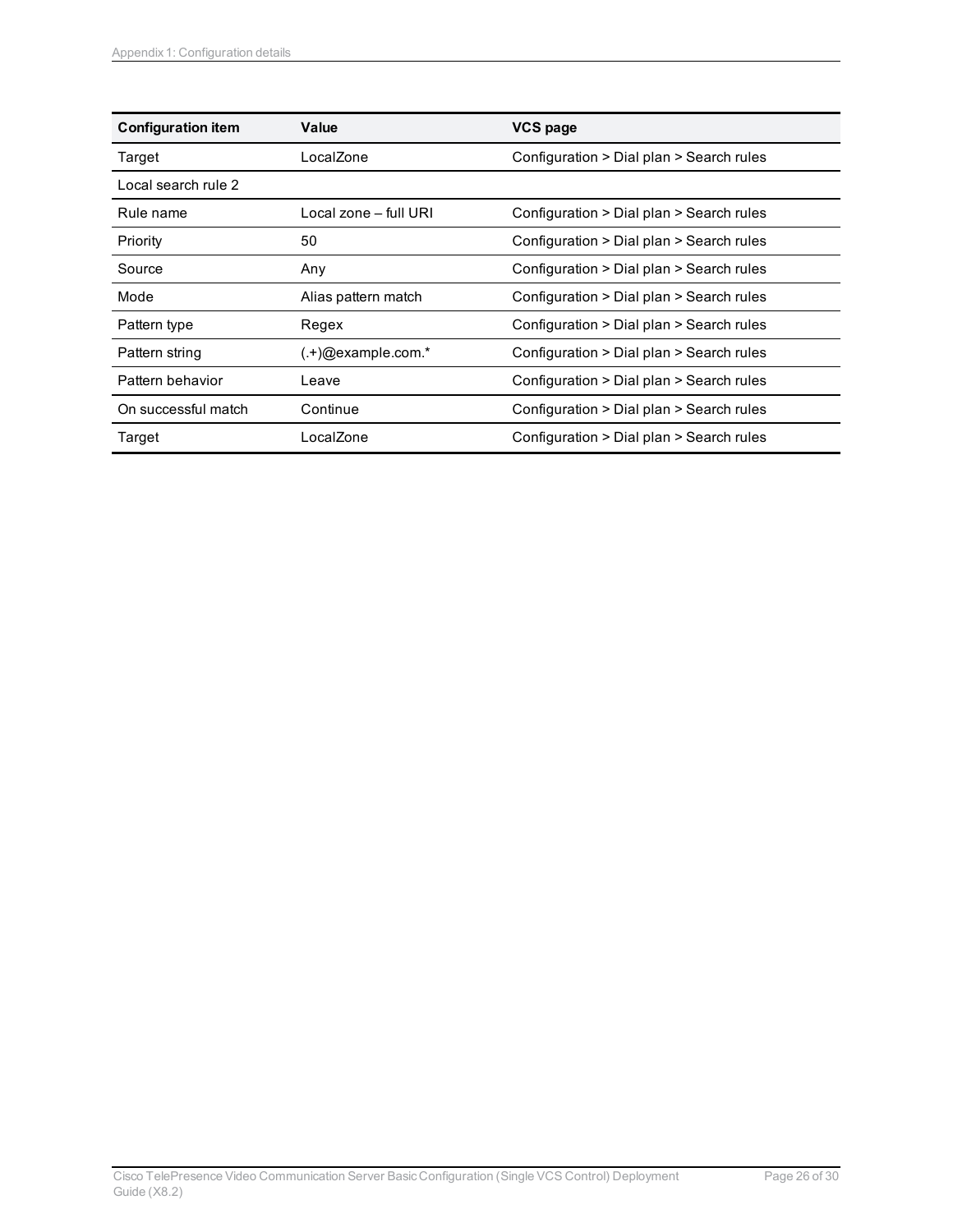## <span id="page-26-0"></span>**Appendix 2: DNS records**

The following records are required in the local DNS which hosts the internally routable domain: internaldomain.net to allow internal messages to be routed to the VCS Control.

### <span id="page-26-1"></span>**Local DNS A record**

| <b>Host</b>              | <b>Host IP address</b> |
|--------------------------|------------------------|
| vcsc internal-domain net | 10.0.0.2               |

### <span id="page-26-2"></span>**Local DNS SRV records**

| Name                 | <b>Service</b> | <b>Protocol</b> | <b>Priority</b> | Weiaht | Port | Target host               |
|----------------------|----------------|-----------------|-----------------|--------|------|---------------------------|
| internal-domain.net. | h323cs         | tcp             | 10              | 10     | 1720 | vcsc.internal-domain.net. |
| internal-domain.net. | $h323$ ls      | udp             | 10              | 10     | 1719 | vcsc.internal-domain.net. |
| internal-domain.net. | h323rs         | udp             | 10              | 10     | 1719 | vcsc.internal-domain.net  |
| internal-domain net  | sip            | tcp             | 10              | 10     | 5060 | ycsc.internal-domain.net. |
| internal-domain.net. | sip            | $udp^*$         | 10              | 10     | 5060 | ycsc.internal-domain.net. |
| internal-domain.net. | sips           | tcp             | 10              | 10     | 5061 | vcsc.internal-domain.net. |

\* SIP UDP is disabled on VCS by default.

For example, the DNS records would be:

```
_h323cs._tcp.internal-domain.net. 86400 IN SRV 10 10 1720 vcsc.internal-domain.net.
h323ls. udp.internal-domain.net. 86400 IN SRV 10 10 1719 vcsc.internal-domain.net.
_h323rs._udp.internal-domain.net. 86400 IN SRV 10 10 1719 vcsc.internal-domain.net.
_sip._tcp.internal-domain.net. 86400 IN SRV 10 10 5060 vcsc.internal-domain.net.
sip. udp.internal-domain.net. 86400 IN SRV 10 10 5060 vcsc.internal-domain.net.
sips. tcp.internal-domain.net. 86400 IN SRV 10 10 5061 vcsc.internal-domain.net.
vcsc.internal-domain.net. 86400 IN A 10.0.0.2
```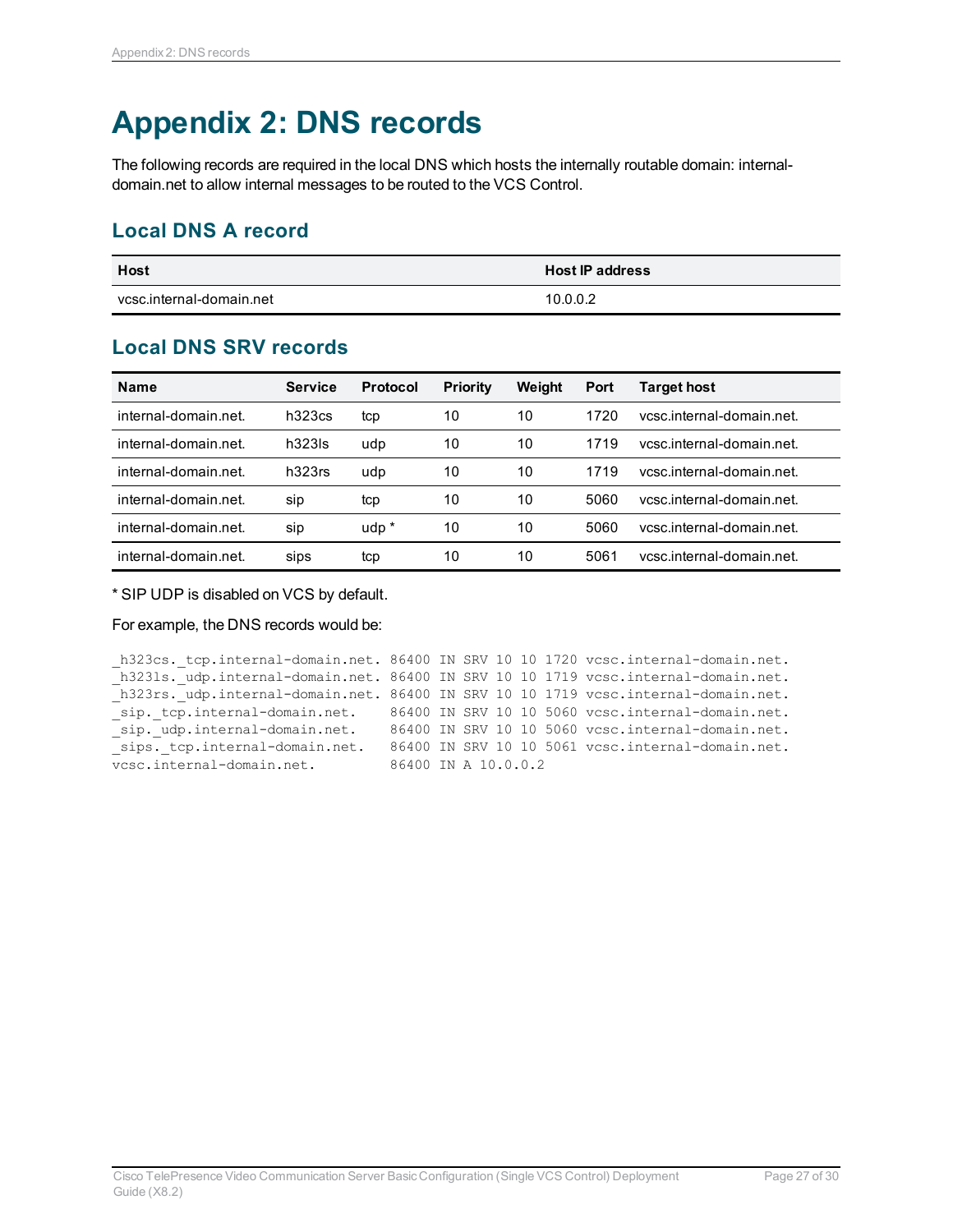## <span id="page-27-0"></span>**Technical support**

If you cannot find the answer you need in the documentation, check the website at [www.cisco.com/cisco/web/support/index.html](http://www.cisco.com/cisco/web/support/index.html) where you will be able to:

- $\blacksquare$  Make sure that you are running the most up-to-date software.
- Get help from the Cisco Technical Support team.

Make sure you have the following information ready before raising a case:

- **n** Identifying information for your product, such as model number, firmware version, and software version (where applicable).
- Your contact email address or telephone number.
- A full description of the problem.

To view a list of Cisco TelePresence products that are no longer being sold and might not be supported, visit: [www.cisco.com/en/US/products/prod\\_end\\_of\\_life.html](http://www.cisco.com/en/US/products/prod_end_of_life.html) and scroll down to the TelePresence section.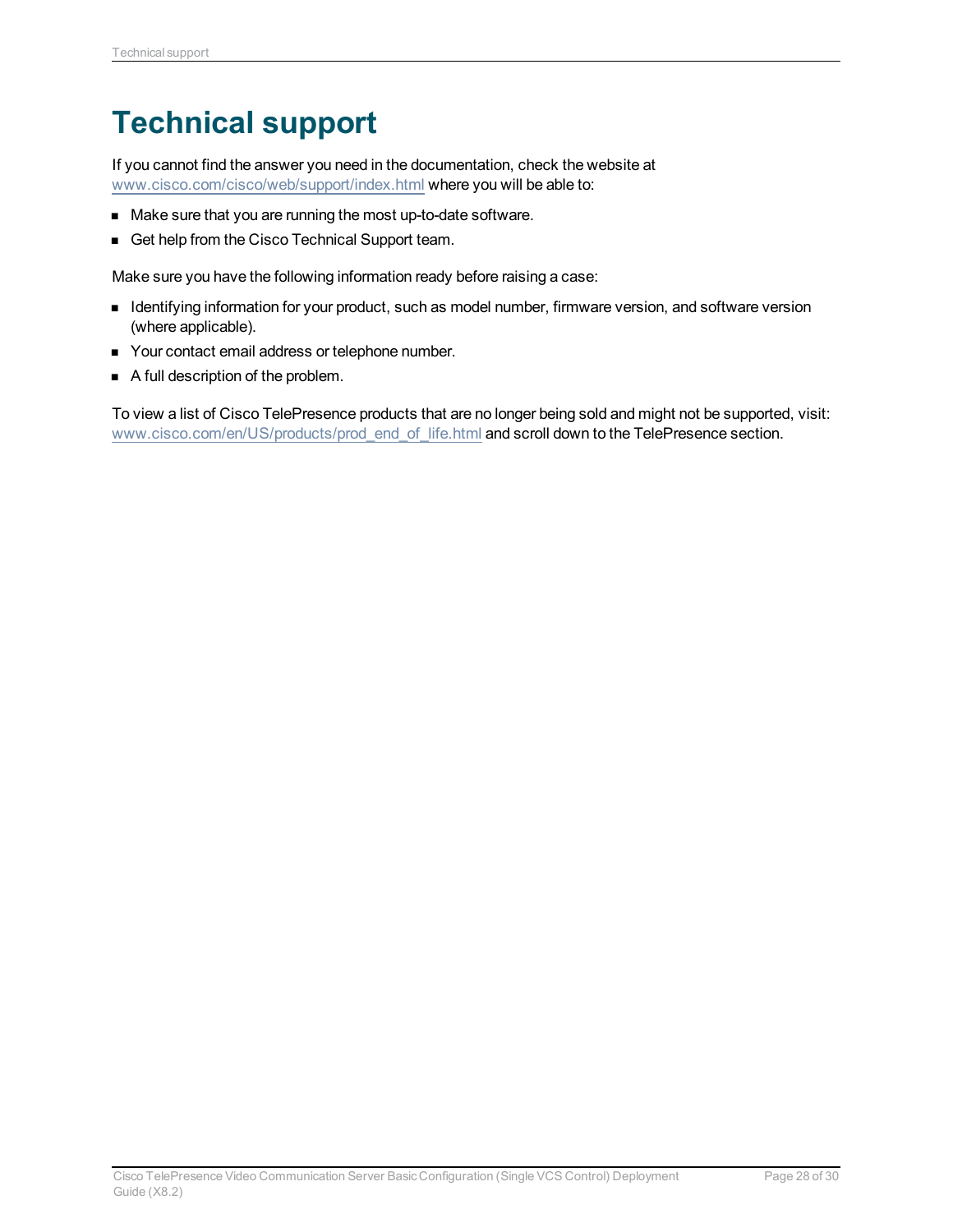## <span id="page-28-0"></span>**Document revision history**

| <b>Revision</b> | <b>Date</b>    | <b>Description</b>                               |
|-----------------|----------------|--------------------------------------------------|
| 05              | June 2014      | Republished for X8.2.                            |
| 04              | December 2013  | Updated for X8.1.                                |
| 03              | August 2012    | Revised document structure and updated for X7.2. |
| 02              | October 2010   | New document template applied.                   |
| 01              | September 2009 | Initial release.                                 |